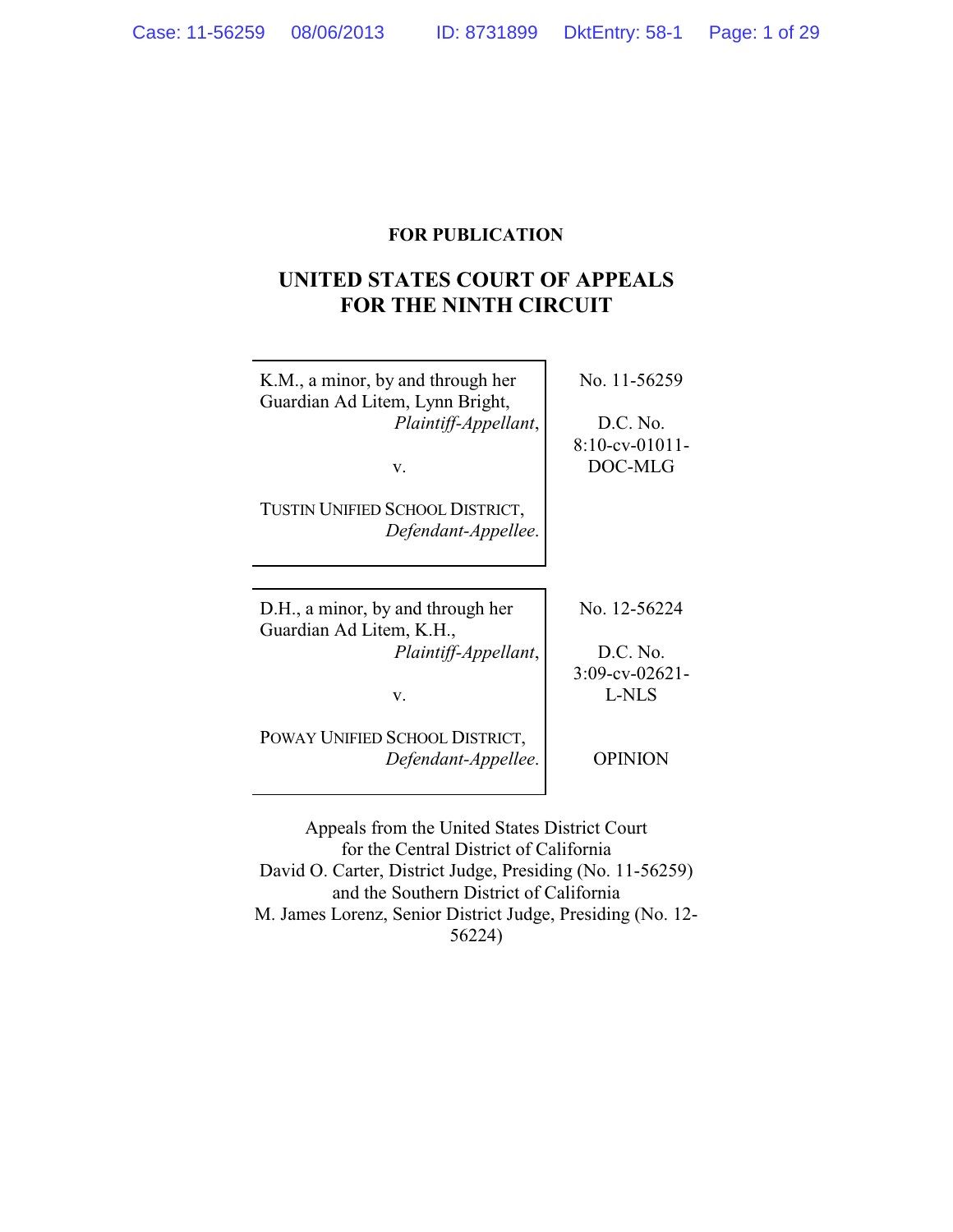Argued and Submitted December 3, 2012—Pasadena, California

Filed August 6, 2013

Before: Marsha S. Berzon, Richard R. Clifton, and Sandra S. Ikuta, Circuit Judges.

Opinion by Judge Berzon

## **SUMMARY\***

## **Americans with Disabilities Act**

Reversing the district court's grant of summary judgment in two cases, the panel held that a school district's compliance with its obligations to a deaf or hard-of-hearing child under the Individuals with Disabilities Education Act does not also necessarily establish compliance with its effective communication obligations to that child under Title II of the Americans with Disabilities Act.

The plaintiffs, high schoolers with hearing disabilities who received special education services under the IDEA, alleged that their school districts had an obligation under Title II of the ADA to provide them with a word-for-word transcription service.

**<sup>\*</sup>** This summary constitutes no part of the opinion of the court. It has been prepared by court staff for the convenience of the reader.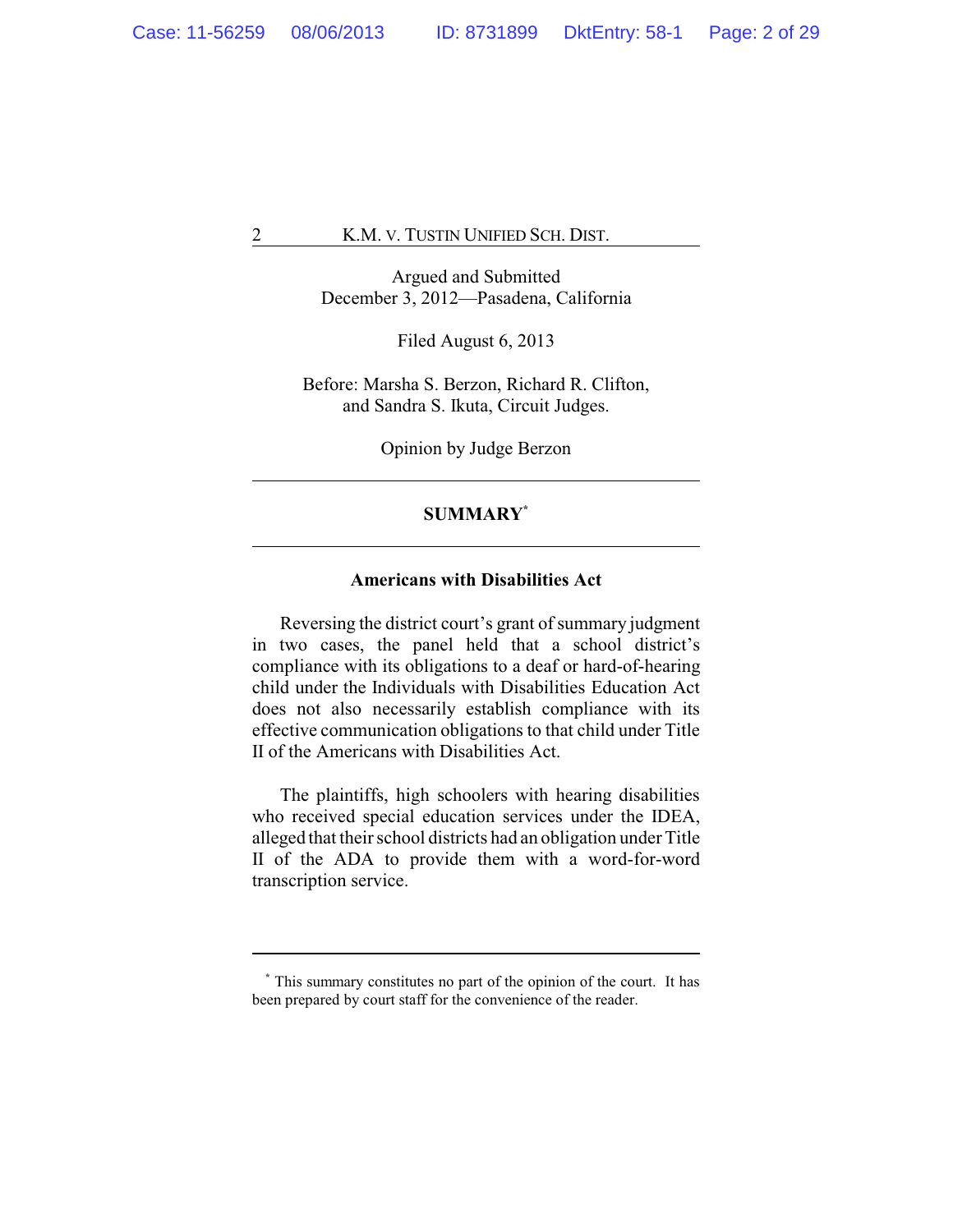The panel rejected the reasoning that (1) a valid IDEA individualized education program, or IEP, satisfies a regulation promulgated under § 504 of the Rehabilitation Act requiring schools to make available to children with disabilities a free appropriate public education; (2) § 504 and Title II are substantially similar statutes; (3) therefore, a valid IDEA IEP also satisfies Title II. The panel held that compliance with the IDEA does not doom all § 504 claims. In addition, there are material differences between § 504 and Title II of the ADA. According deference to the Department of Justice's interpretation of the ADA effective communication regulation, as expressed in an amicus brief, the panel concluded that the ADA requirements regarding students who are deaf or hard-of-hearing are different than those imposed by the IDEA. The panel reversed the grants of summary judgment on the ADA claims in both cases and on a state law claim in one of the cases and remanded for further proceedings consistent with its opinion.

#### **COUNSEL**

## **11-56259**

David Martin Grey (argued), Grey & Grey, Santa Monica, California, for Plaintiff-Appellant.

Jack Byron Clarke, Jr. (argued), Best Best & Krieger LLP, Riverside, California; Cary K. Quan, Declues, Burkett & Thompson, LLP, Huntington Beach, California, for Defendant-Appellee.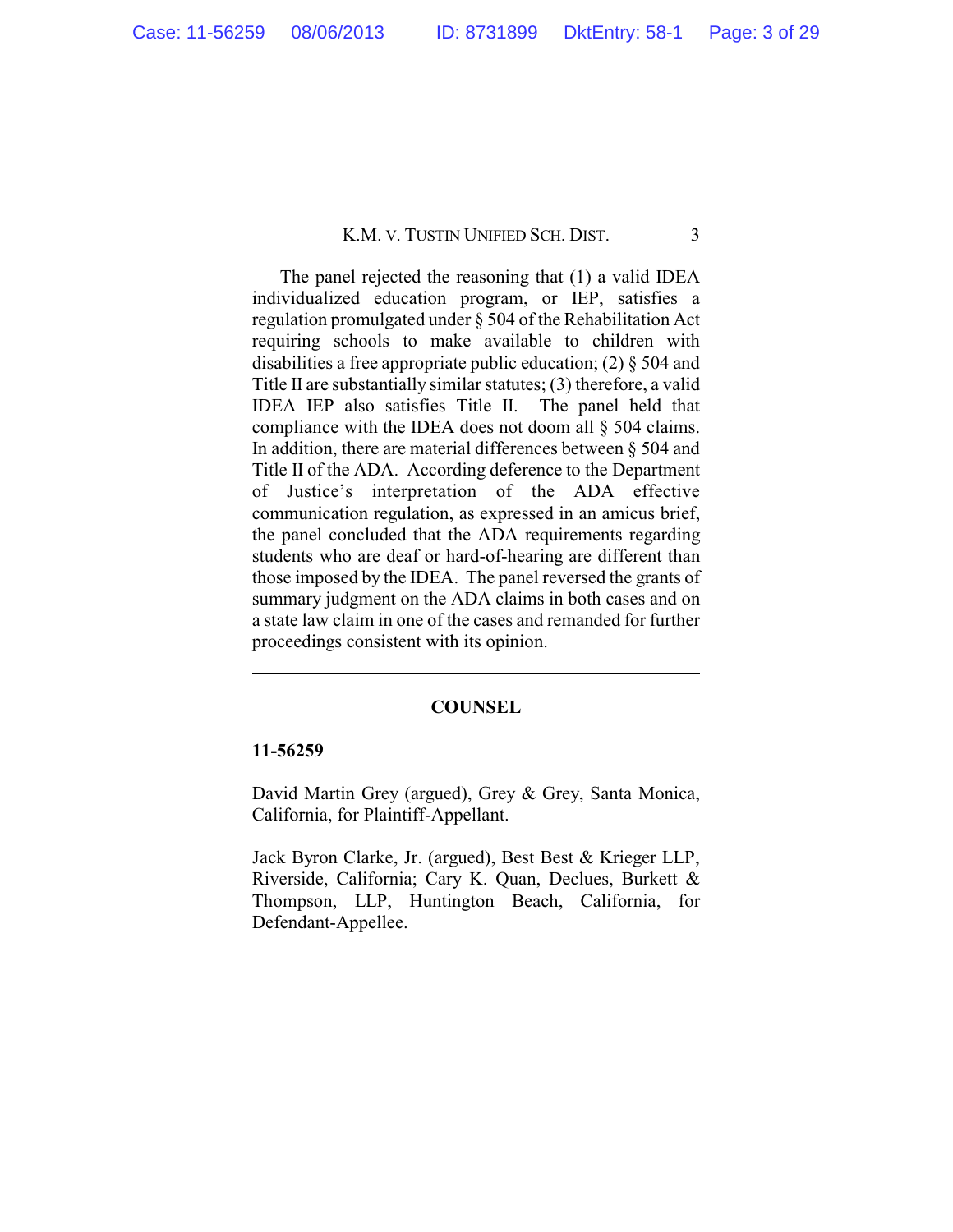Jennifer Levin Eichhorn (argued), United States Department of Justice Civil Rights Division/Appellate Section, for Amicus Curiae United States of America.

Steven Robert Rech, Schwartz, Junell, Greenberg& Oathout, LLP, Houston, Texas, for Amicus Curiae Alexander Graham Bell Association for the Deaf and Hard of Hearing.

Keith L. Wurster, Baker & McKenzie LLP, Palo Alto, California, for Amicus Curiae Council of Parent Attorneys and Advocates, Inc.

## **12-56224**

David Martin Grey (argued), Grey & Grey, Santa Monica, California, for Plaintiff-Appellant.

Marlon Craig Wadlington (argued), Atkinson, Andelson, Loya, Ruud & Romo, Cerritos, California, for Defendant-Appellee.

## **OPINION**

BERZON, Circuit Judge:

These two cases, consolidated for oral argument, raise questions about the obligations of public schools under federal law to students who are deaf or hard-of-hearing. The plaintiffs' central claim is that their school districts have an obligation under the Americans with Disabilities Act ("ADA") to provide them with a word-for-word transcription service so that they can fully understand the teacher and fellow students without undue strain and consequent stress.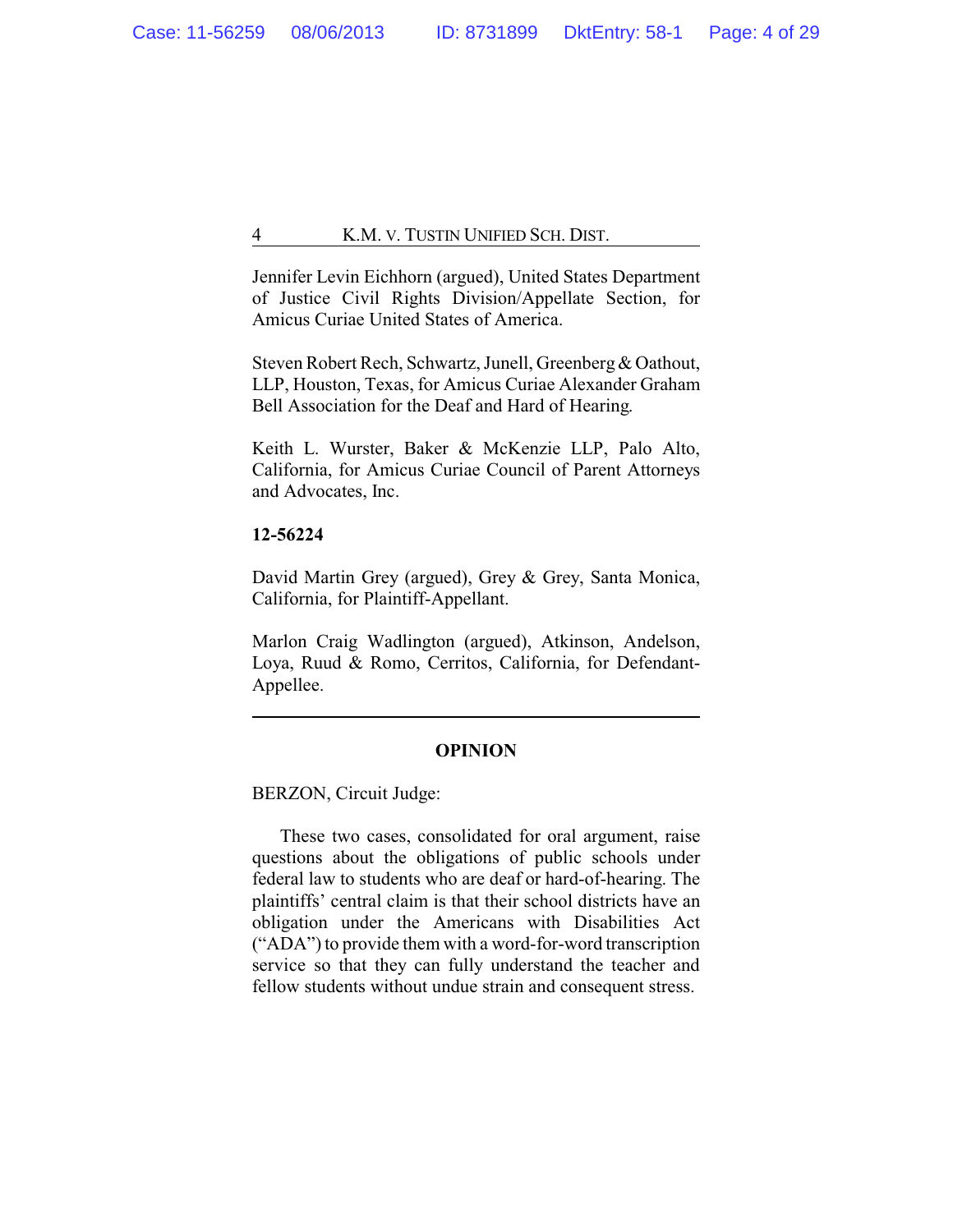K.M., a high schooler in the Tustin Unified School District ("Tustin") in Orange County, California, and D.H., a high schooler in the Poway Unified School District ("Poway") in San Diego County, California, both have hearing disabilities. Each student, through her parents, requested that, to help her follow classroom discussions, her school district provide her with Communication Access Realtime Translation ("CART") in the classroom. CART is a word-for-word transcription service, similar to court reporting, in which a trained stenographer provides real-time captioning that appears on a computer monitor. In both cases, the school district denied the request for CART but offered other accommodations. Also in both cases, the student first unsuccessfully challenged the denial of CART in state administrative proceedings and then filed a lawsuit in federal district court.

In the district court, both K.M. and D.H. claimed that the denial of CART violated both the Individuals with Disabilities Education Act ("IDEA") and Title II of the ADA. In each case, the district court granted summary judgment for the school district, holding that the district had fully complied with the IDEA and that the plaintiff's ADA claim was foreclosed by the failure of her IDEA claim. On appeal, both K.M. and D.H. do not contest the conclusion that their respective school districts complied with the IDEA. They challenge, however, the district courts' grants of summary judgment on their ADA claims, because they maintain that Title II imposes effective communication obligations upon public schools independent of, not coextensive with, schools' obligations under the IDEA.

In light of this litigation history, these appeals present this court with a narrow question: whether a school district's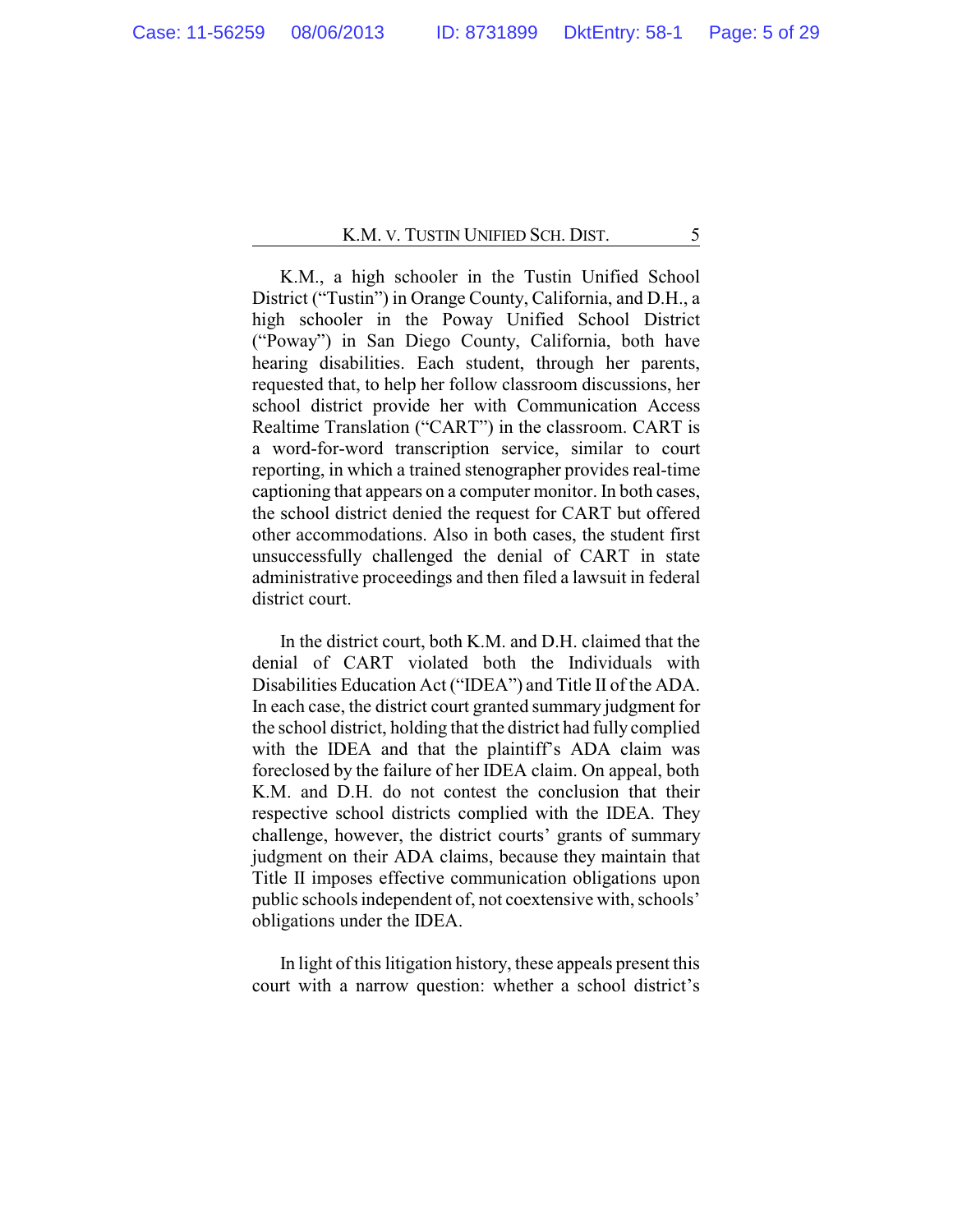compliance with its obligations to a deaf or hard-of-hearing child under the IDEA also necessarily establishes compliance with its effective communication obligations to that child under Title II of the ADA. For the reasons explained below, we hold that it does not. We do not find in either statute an indication that Congress intended the statutes to interact in a mechanical fashion in the schools context, automatically pretermitting any Title II claim where a school's IDEA obligation is satisfied. Moreover, in one of these cases, *K.M. v. Tustin*, the Department of Justice ("DOJ") has filed an amicus brief in support of the plaintiff that includes an interpretation of the relevant Title II regulations, to which we accord deference under *Auer v. Robbins*, 519 U.S. 452 (1997), and which bolsters our conclusion.

## **FACTUAL AND PROCEDURAL BACKGROUND**

## **K.M.**

Because of her hearing loss, K.M. is eligible for special education services under the IDEA. Her eligibilitymeans that Tustin must provide K.M. with a "free appropriate public education" ("FAPE") suited to her individual needs. *See* 20 U.S.C. § 1412(a)(1). As required by the statute, Tustin has convened regular meetings to develop an annual "individualized education plan" ("IEP") identifying K.M.'s educational goals and laying out which special services Tustin will provide to address those goals in the upcoming academic year. *See id.* § 1412(a)(4).

In spring 2009, when K.M. was completing the eighth grade, Tustin and her parents began to prepare for her upcoming transition to high school. At a June 2009 meeting of K.M.'s IEP team, K.M.'s mother requested that Tustin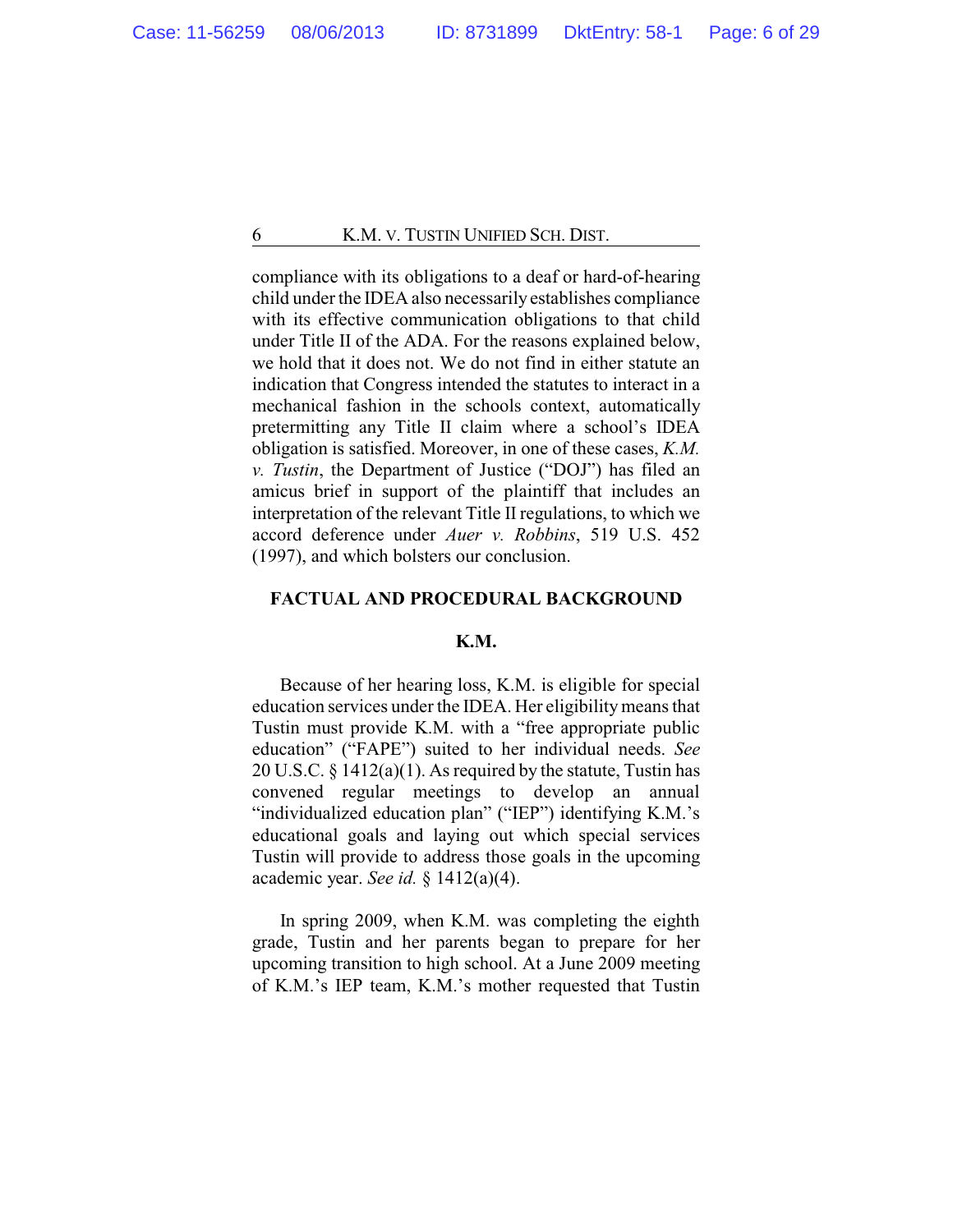provide her with CART beginning the first day of ninth grade, in Fall 2009. K.M.'s long-time auditory-visual therapist recommended that K.M. receive CART in high school. The IEP team deferred a decision on the CART request, instead developing an IEP that offered K.M. other accommodations.

Shortly thereafter, K.M. filed an administrative complaint challenging the June 2009 IEP. During the course of K.M.'s ninth grade year, her parents and Tustin officials met for several IEP meetings but were unable to come to an agreement that would resolve the complaint. After providing K.M. with trials of both CART and an alternative transcription technology called TypeWell, her IEP team concluded that she did not require transcription services to receive a FAPE under the IDEA, *see* 20 U.S.C. § 1412(a)(1), and reaffirmed the June 2009 IEP.

K.M.'s challenge to the June 2009 IEP proceeded to a seven-day hearing before a California administrative law judge ("ALJ"). K.M. testified that she could usually hear her teachers but had trouble hearing her classmates and classroom videos. Several of K.M.'s teachers testified that, in their opinion, K.M. could hear and follow classroom discussion well.

Applying the relevant legal standards, the ALJ concluded that Tustin had complied with both its procedural and substantive obligations under the IDEA and had provided K.M. with a FAPE. The ALJ observed that K.M.'s mother was requesting CART so that K.M. could "maximize her potential," but the IDEA, as interpreted by the Supreme Court in *Board of Education of Hendrick Hudson School District, Westchester County v. Rowley*, 458 U.S. 176 (1982), does not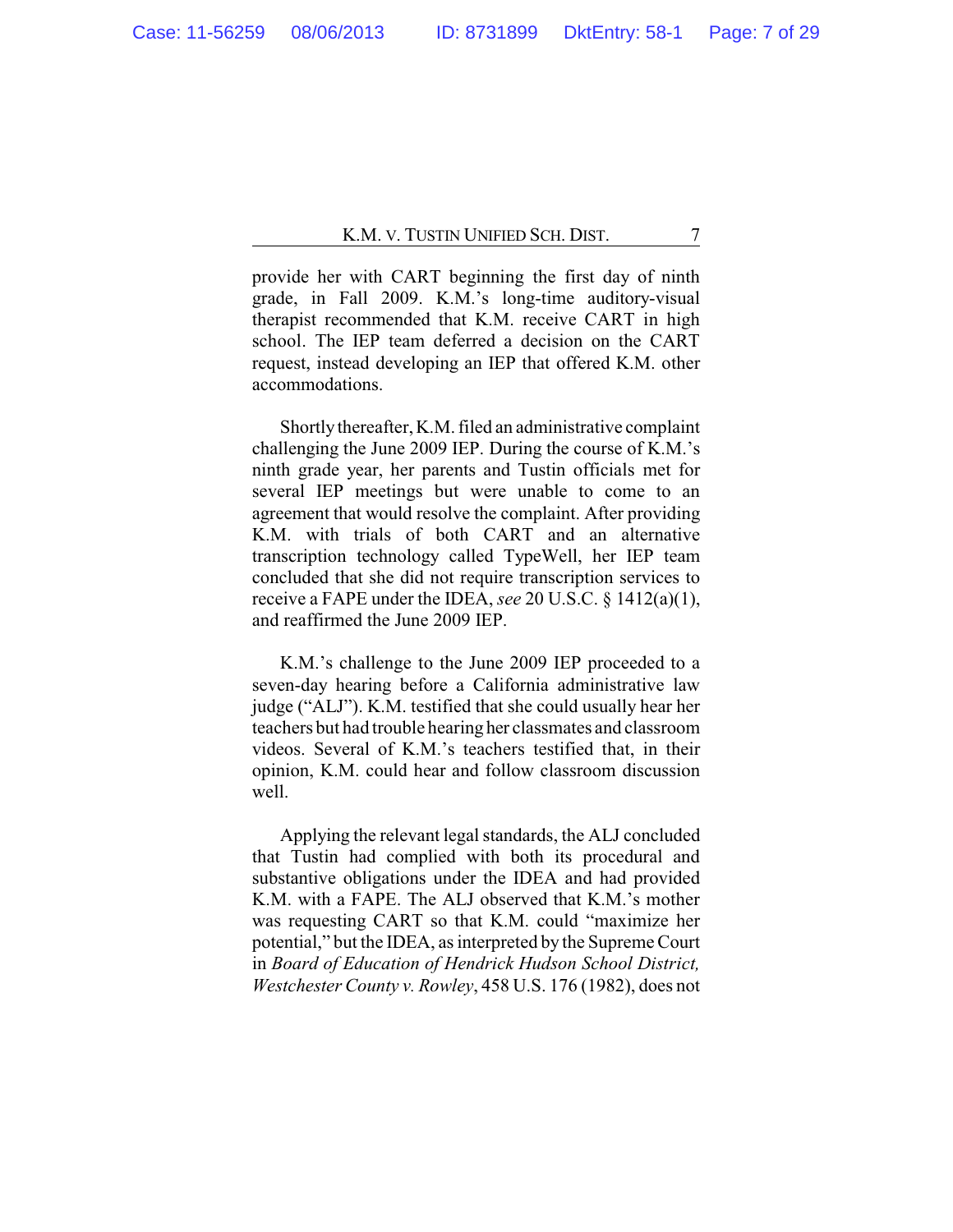require schools to provide "a potential-maximizing education."

Dissatisfied, K.M. filed a complaint in district court challenging the ALJ decision on her IDEA claim. She also asserted disability discrimination claims under Section 504 of the Rehabilitation Act, Title II of the ADA, and California's Unruh Civil Rights Act. With respect to her ADA claim, she sought, in addition to other relief, "an Order compelling Defendants to provide CART." The complaint alleges that CART "is commonly paid for by other Southern California public school districts," including the Los Angeles Unified School District and the Santa Monica Malibu School District, and "is also commonly provided at the college level under the ADA."

In declarations submitted to the district court, K.M.'s teachers declared that she participated in classroom discussions comparably to other students. K.M. saw her situation quiet differently, emphasizing that she could only follow along in the classroom with intense concentration, leaving her exhausted at the end of each day.

The district court granted summary judgment for Tustin. First, as to K.M.'s IDEA claim, the district court stated that it was "reluctant to adopt fully teacher and administrator conclusions about K.M.'s comprehension levels over the testimony of K.M. herself," and found "that K.M.'s testimony reveals that her difficulty following discussions may have been greater than her teachers perceived." Nevertheless, the district court agreed with the ALJ that, under the relevant legal standards, K.M. had been afforded a FAPE compliant with the IDEA. Second, the district court held that "K.M.'s claims under the ADA and the Rehabilitation Act fail on the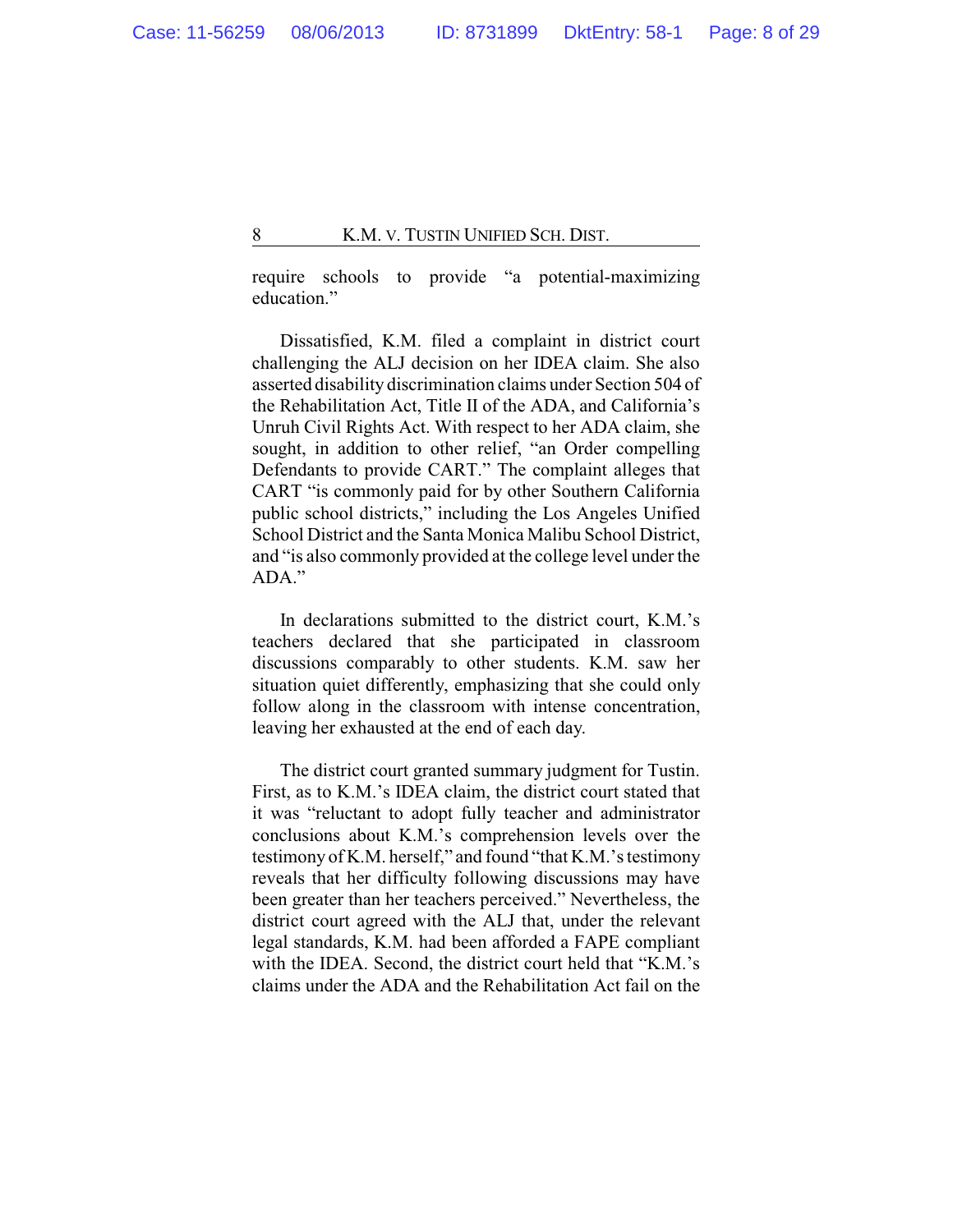merits for the same reason that her claim under [the] IDEA failed." Finally, the district court noted that Unruh Act liability requires intentional discrimination or an ADA violation, neither of which K.M. had shown.

This appeal followed, in which K.M. challenges only the district court's rulings on her ADA and Unruh Act claims.<sup>1</sup>

### **D.H.**

Like K.M., D.H. is eligible for and receives special education services under the IDEA, pursuant to an annual IEP. At an IEP meeting held towards the end of D.H.'s seventh-grade year, D.H.'s parents "agreed . . . that [D.H.] was making progress," but said that they "believed that [she] needed CART in order to have equal access in the classroom." The IEP team decided that CART was not necessary to provide D.H. with a FAPE, noting that D.H. was making good academic progress.

D.H. filed an administrative complaint challenging her April 2009 IEP. During the ensuing hearing, D.H. testified that she sometimes had trouble following class discussions and teacher instructions. The ALJ concluded, however, that Poway had provided D.H. with a FAPE under the IDEA, finding that D.H. "hears enough of what her teachers and fellow pupils say in class to allow her to access the general education curriculum" and "did not need CART services to gain educational benefit."

**<sup>1</sup>** Under California law, "a violation of the ADA is, *per se*, a violation of the Unruh Act." *Lentini v. Calif. Ctr. for the Arts*, 370 F.3d 837, 847 (9th Cir. 2004). We therefore do not discuss K.M.'s Unruh Act claim separately from her ADA claim.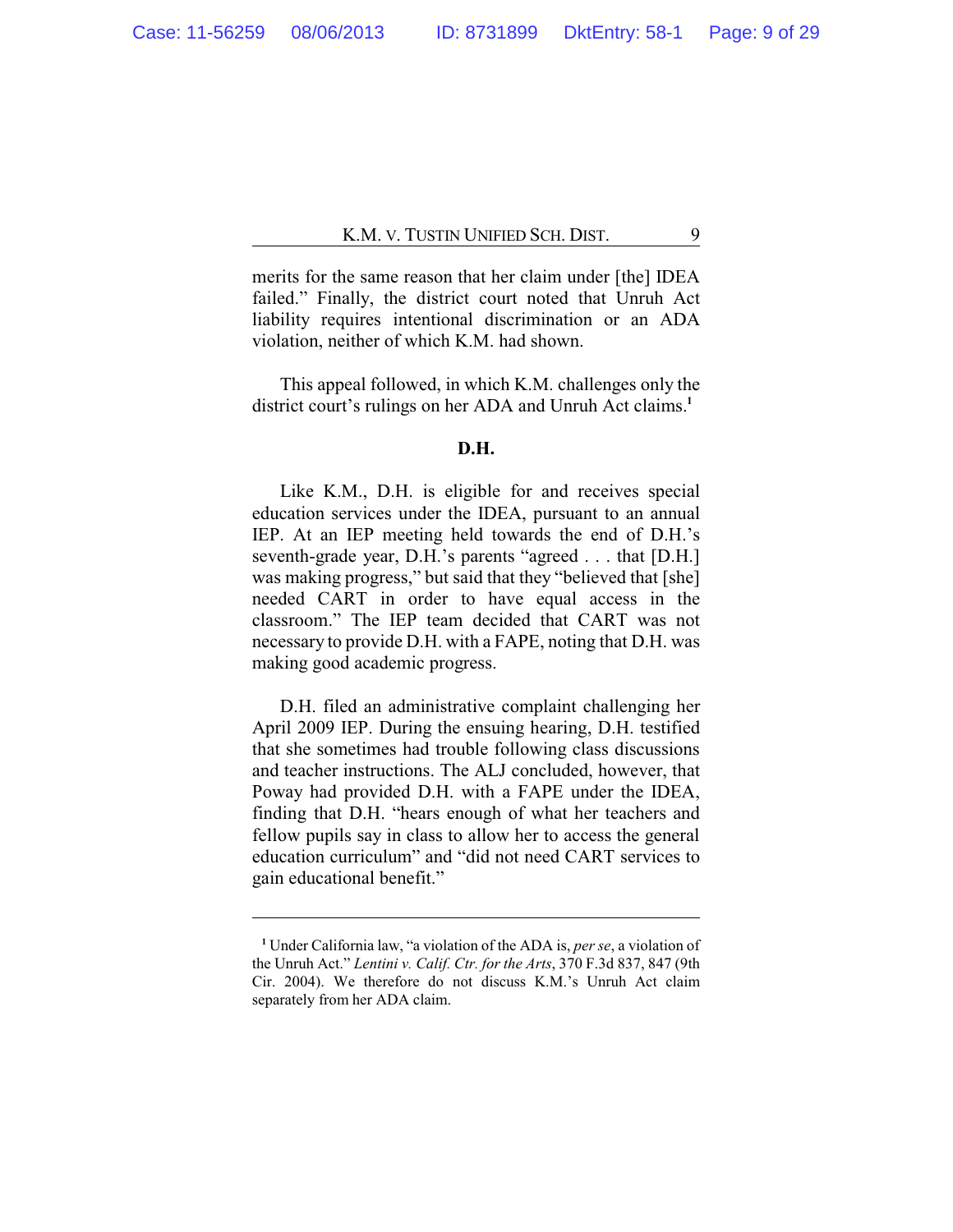D.H. challenged the ALJ decision on her IDEA claim in district court, and also alleged disability discrimination claims under Section 504 of the Rehabilitation Act and Title II of the ADA, seeking, in addition to other relief, "an Order compelling Defendants to provide CART." Like K.M.'s complaint, D.H.'s complaint alleges that CART is commonly provided by other Southern California school districts and at the college level.

D.H. entered high school in Fall 2010. Before the district court, D.H. submitted a declaration in support of her motion for summary judgment which she declared that she has continued to have difficulty hearing in her classes. Although D.H. can use visual cues to follow conversations, "[u]se of these strategies requires a lot of mental energy and focus," leaving her "drained" at the end of the school day. D.H.'s declaration questioned whether her teachers understood the extra effort it required for her to do well in school.

The district court initially granted partial summary judgment for Poway on D.H.'s IDEA claim, holding that the April 2009 IEP provided a FAPE under the IDEA. Although noting that it was "sympathetic to the parents' view that the CART service would make it easier for [D.H.] to follow the lectures and class discussions," the district court denied the request to order the service, on the ground that "the IDEA does not require States to 'maximize each child's potential . . . .'" Later, the district court granted summary judgment for defendants on D.H.'s remaining — ADA and Section 504 claims. Relying in part on the earlier district court decision in *K.M. v. Tustin*, the district court held that "a plaintiff's failure to show a deprivation of a FAPE under the IDEA dooms a claim under [Section] 504, and, accordingly, under the ADA."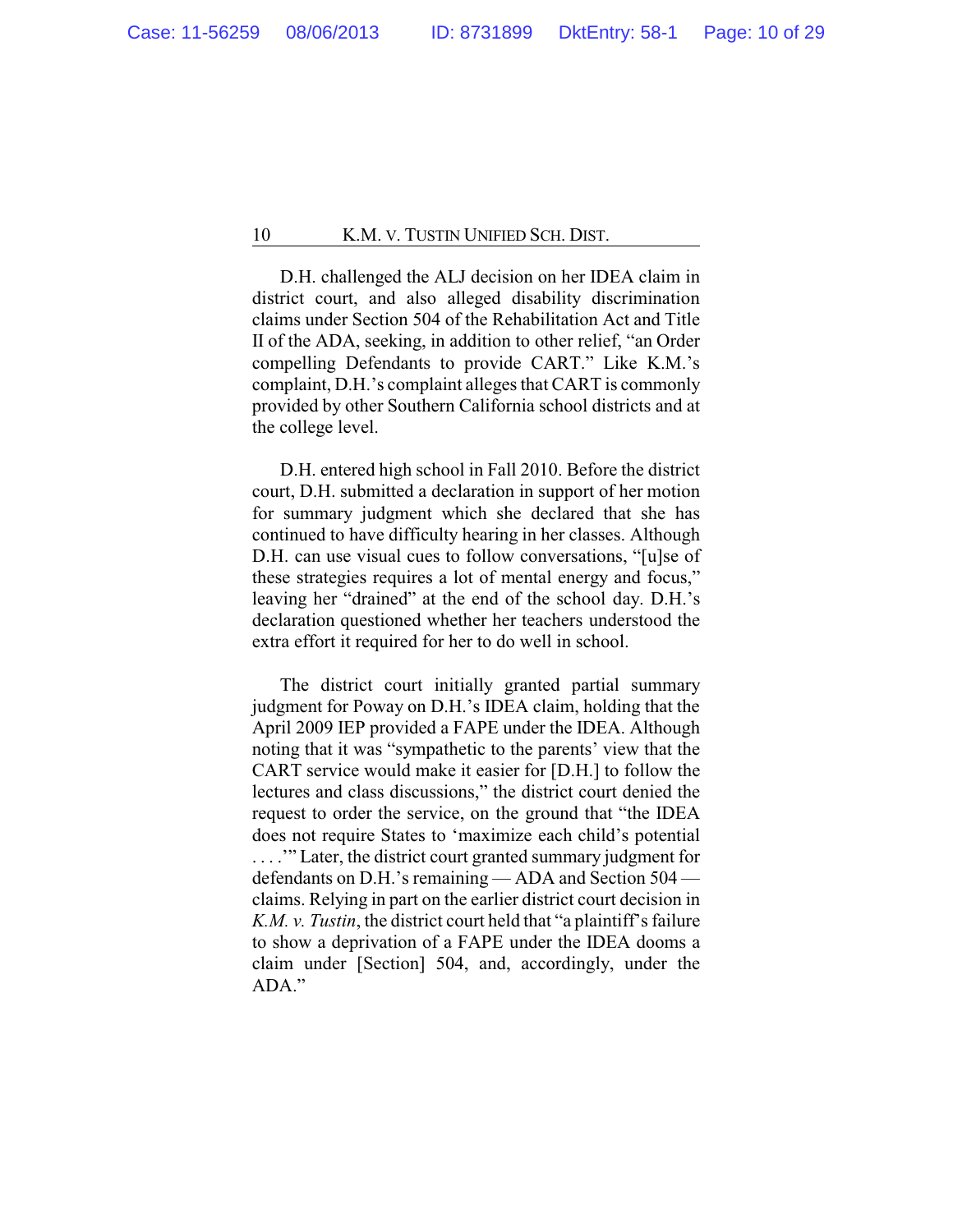This appeal, in which D.H. challenges only the district court's ruling on her ADA claim, followed.

## **DISCUSSION**

## **I. General Statutory Background**

Before discussing K.M. and D.H.'s specific claims, we provide some necessary context concerning the three statutes primarily implicated by these appeals, the IDEA, Title II of the ADA, and Section 504 of the Rehabilitation Act, especially as they apply to accommodation of students with communication difficulties.

## **A.**

The IDEA requires schools to make available to children with disabilities a "free appropriate public education," or "FAPE," tailored to their individual needs. 20 U.S.C.  $§$  1400(d)(1)(A). States receiving federal funds under the IDEA must show that they have implemented "policies and procedures" to provide disabled children with a FAPE, including procedures to develop an IEP for each eligible child. *Id.* § 1412(a), (a)(1), (a)(4).

The IDEA enumerates several general factors that a child's IEP team must consider in developing her IEP. These are "the strengths of the child," "the concerns of the parents for enhancing the education of their child," "the results of the initial evaluation or most recent evaluation of the child," and "the academic, developmental, and functional needs of the child." *Id.* § 1414(d)(3)(A). In addition, the IDEA enumerates "special factors" that must be considered if a child has a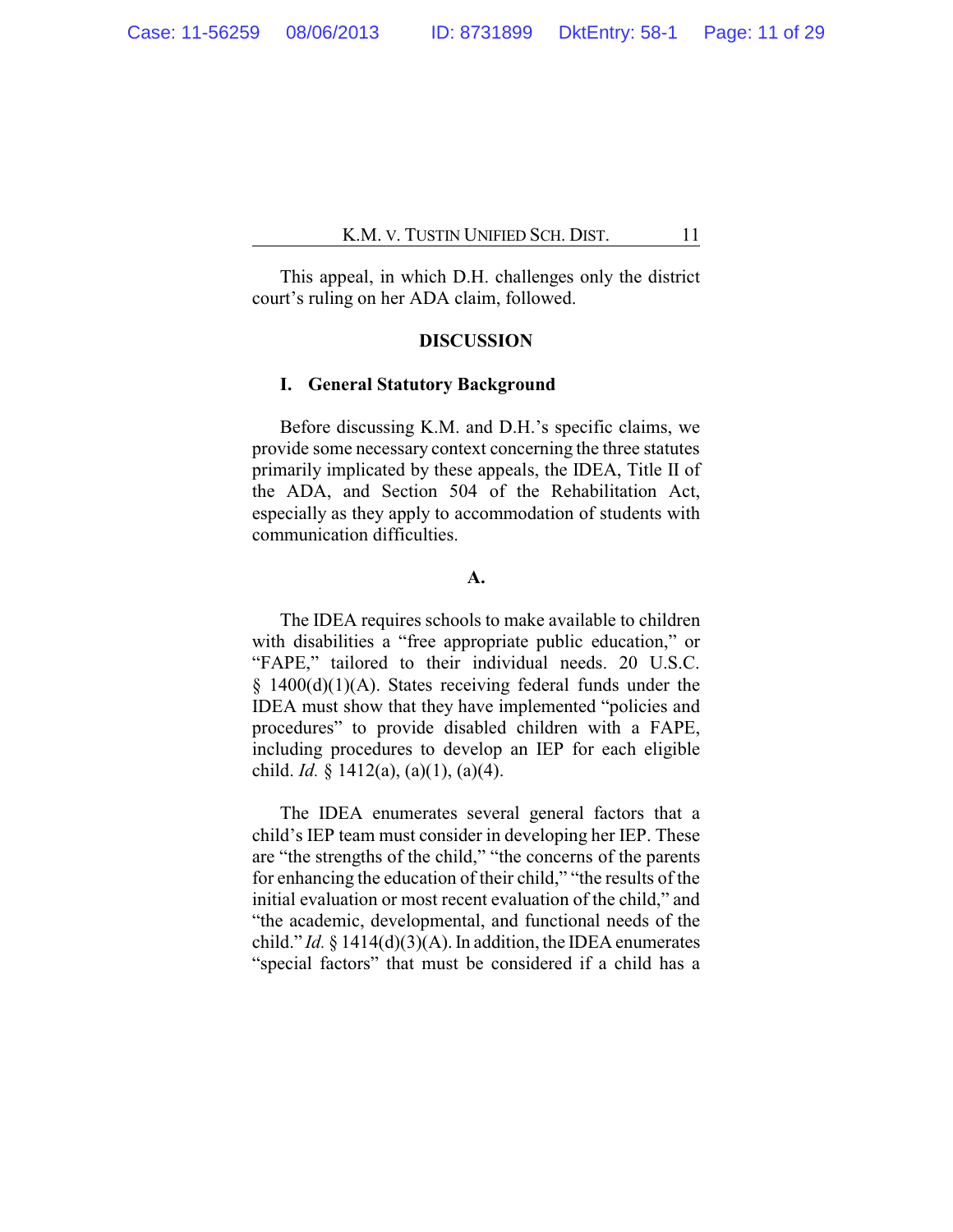particular type of disability. For a child who is deaf or hardof-hearing, the IEP team is required to

> consider the child's language and communication needs, opportunities for direct communications with peers and professional personnel in the child's language and communication mode, academic level, and full range of needs, including opportunities for direct instruction in the child's language and communication mode[.]

*Id.* § 1414 $(d)(3)(B)(iv)$ . The IEP team is also required to "consider whether the child needs assistive technology devices and services." *Id.* § 1414(d)(3)(B)(v).

The IDEA does not, however, specify "any substantive standard prescribing the level of education to be accorded handicapped children." *Rowley*, 458 U.S. at 189. Rather, the IDEA primarily provides parents with various procedural safeguards, including the right to participate in IEP meetings and the right to challenge an IEP in state administrative proceedings and, ultimately, in state or federal court. *Rowley* saw the statute as resting on the premise "that adequate compliance with the procedures prescribed would in most cases assure much if not all of what Congress wished in the way of substantive content in an IEP." *Rowley*, 458 U.S. at 206; *see also Schaffer ex rel. Schaffer v. Weast*, 546 U.S. 49, 59–60 (2005). "The core of the statute . . . is the cooperative process that it establishes between parents and schools." *Schaffer*, 546 U.S. at 53.

The IDEA does have a substantive component, but a fairly modest one: The IEP developed through the required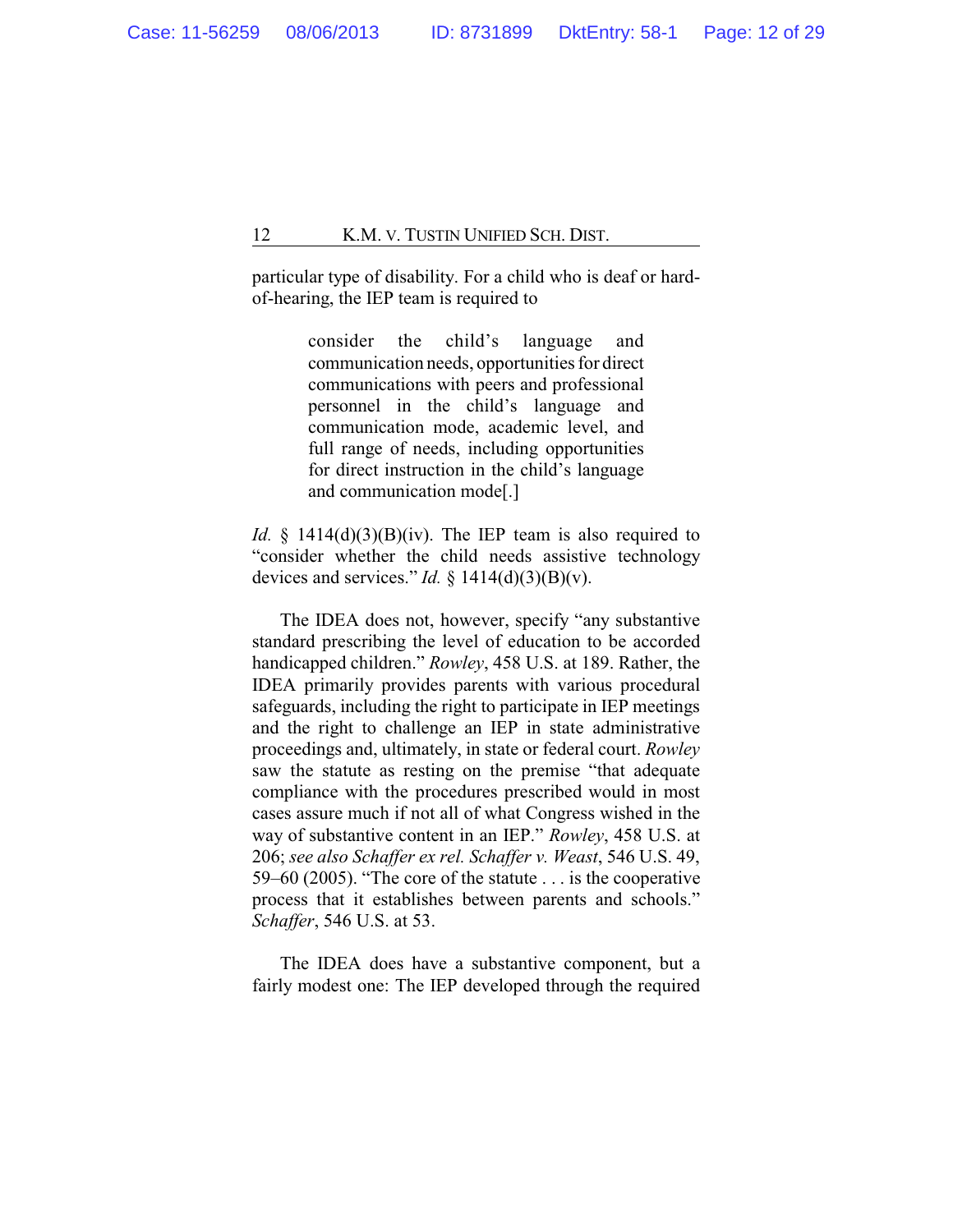procedures must be "reasonablycalculated to enable the child to receive educational benefits." *Rowley*, 458 U.S. at 206–07. The IDEA does not require states to provide disabled children with "a potential-maximizing education." *Id.* at 197 n.21. This access-centered standard means that, for a child being educated in mainstream classrooms, an IEP is substantively valid so long as it is "reasonably calculated to enable the child to achieve passing marks and advance from grade to grade." *Id.* at 204.

#### **B.**

In contrast to the more process-oriented IDEA, the ADA imposes less elaborate procedural requirements. It also establishes different substantive requirements that public entities must meet.

Title II of the ADA, the title applicable to public services, provides that "no qualified individual with a disability shall, by reason of such disability, be excluded from participation in or be denied the benefits of the services, programs, or activities of a public entity, *or be subjected to discrimination by any such entity*," and requires that the DOJ promulgate regulations to implement this provision. 42 U.S.C. §§ 12132, 12134 (emphasis added). We have recognized that, under the principles of deference established in *Chevron U.S.A. Inc. v. Natural Resources Defense Council, Inc.*, 467 U.S. 837 (1984), the DOJ's Title II-implementing regulations "should be given controlling weight unless they are arbitrary, capricious, or manifestly contrary to the statute." *Armstrong v. Schwarzenegger*, 622 F.3d 1058, 1065 (9th Cir. 2010) (internal quotation marks and citations omitted).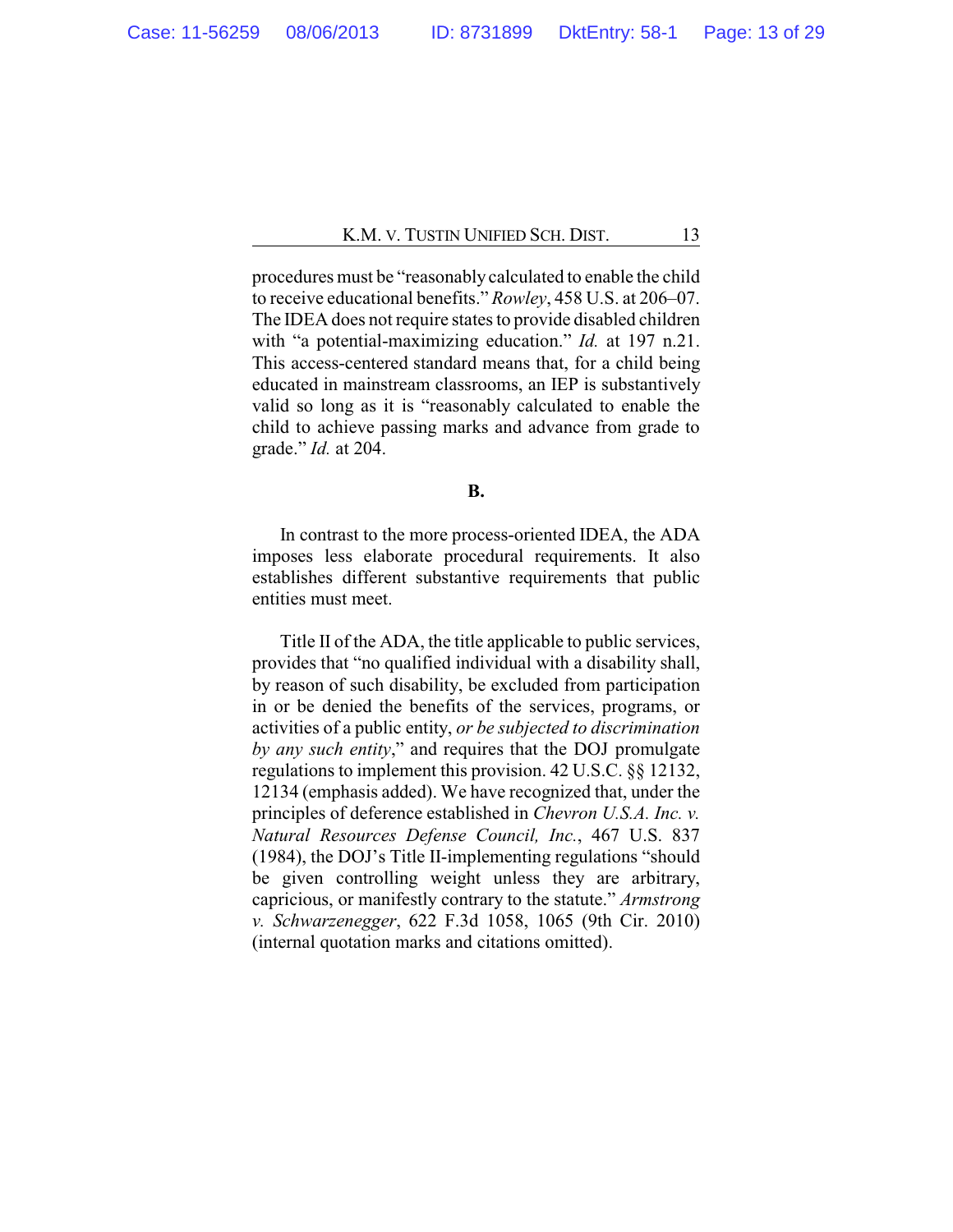Among the DOJ's Title II-implementing regulations, and at the core of these appeals, is the so-called "effective communications regulation," which spells out public entities' communications-related duties towards those with disabilities. *See* 28 C.F.R. § 35.160 (2010).**<sup>2</sup>** The Title II effective communications regulation states two requirements: First, public entities must "take appropriate steps to ensure that communications with applicants, participants, and members of the public with disabilities are as effective as communications with others." *Id.* § 35.160(a). Second, public entities must "furnish appropriate auxiliary aids and services where necessary to afford an individual with a disability an equal opportunity to participate in, and enjoy the benefits of, a service, program, or activity conducted by a public entity." *Id.* § 35.160(b)(1). The Title II regulations define the phrase "auxiliary aids and services" for purposes of § 35.160 as including, *inter alia*, "real-time computer-aided transcription services" and "videotext displays." *Id.* § 35.104. "In determining what type of auxiliary aid and service is necessary, a public entity shall give primary consideration to the requests of the individual with disabilities." *Id.*  $§$  35.160(b)(2).

A separate, more general Title II regulation limits the application of these requirements: Notwithstanding any other requirements in the regulations, a public entity need not, under Title II, "take any action that it can demonstrate would result in a fundamental alteration in the nature of a service, program, or activity or in undue financial and administrative

**<sup>2</sup>** The Title II regulations, including § 35.160, were amended effective March 15, 2011, *see* 75 Fed. Reg. 56164-01 (Sept. 15, 2010), but the language we quote was not changed in any substantive way relevant to this appeal.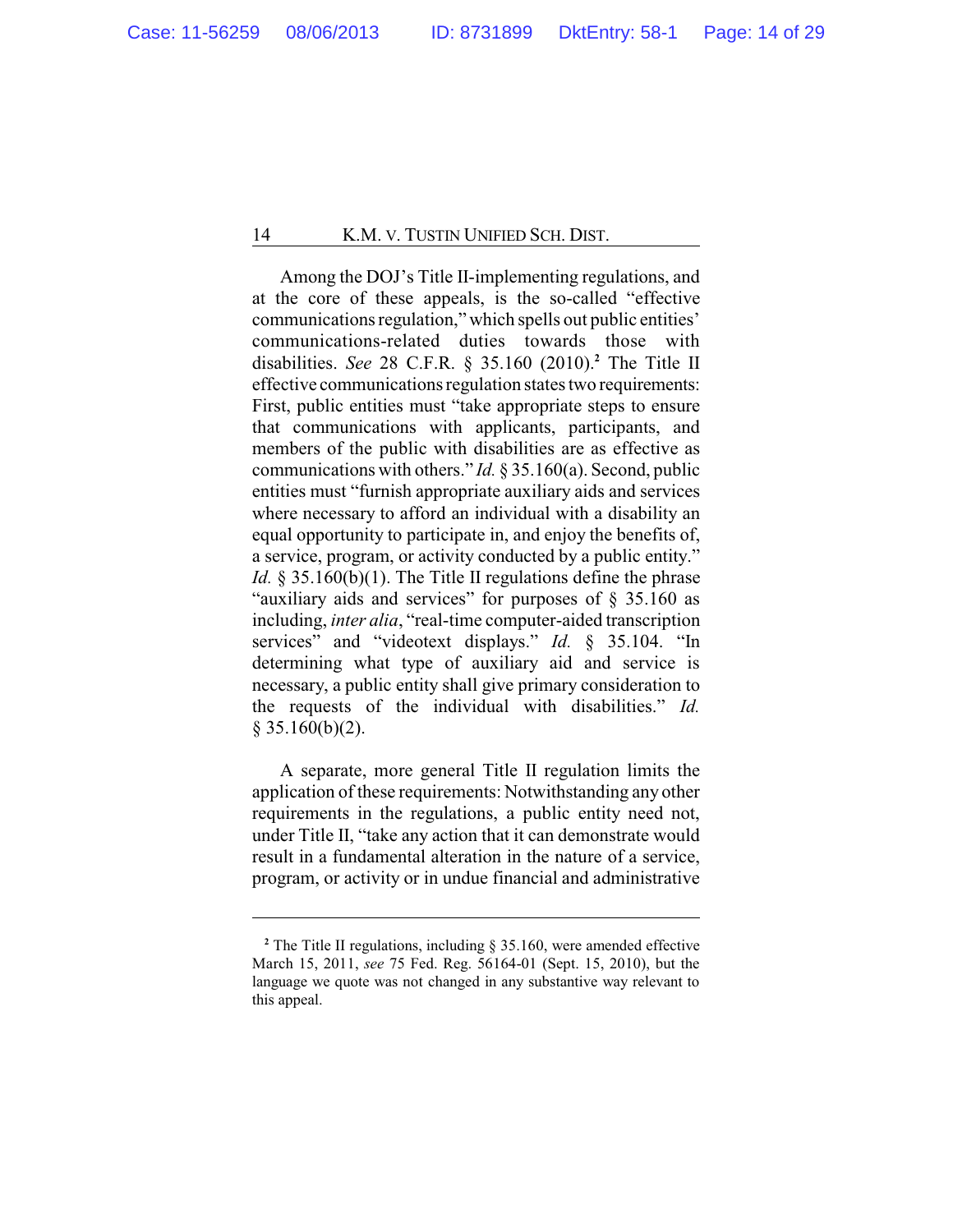burdens." *Id.* § 35.164. The public entity has the burden to prove that a proposed action would result in undue burden or fundamental alteration, and the decision "must be made by the head of the public entity or his or her designee after considering all resources available for use in the funding and operation of the service, program, or activity and must be accompanied by a written statement of the reasons for reaching that conclusion." *Id*. The public entity must "take any other action that would not result in such an alteration or such burdens but would nevertheless ensure that, to the maximum extent possible, individuals with disabilities receive the benefits or services provided by the public entity." *Id.*

As should be apparent, the IDEA and Title II differ in both ends and means. Substantively, the IDEA sets only a floor of access to education for children with communications disabilities, but requires school districts to provide the individualized services necessary to get a child to that floor, regardless of the costs, administrative burdens, or program alterations required. Title II and its implementing regulations, taken together, require public entities to take steps towards making existing services not just accessible, but *equally* accessible to people with communication disabilities, but only insofar as doing so does not pose an undue burden or require a fundamental alteration of their programs.

## **C.**

Finally, at least as a general matter, public schools must comply with both the IDEA and the ADA. The IDEA obviously governs public schools. There is also no question that public schools are among the public entities governed by Title II. *See* 42 U.S.C. § 12101(a)(3) (listing "education" in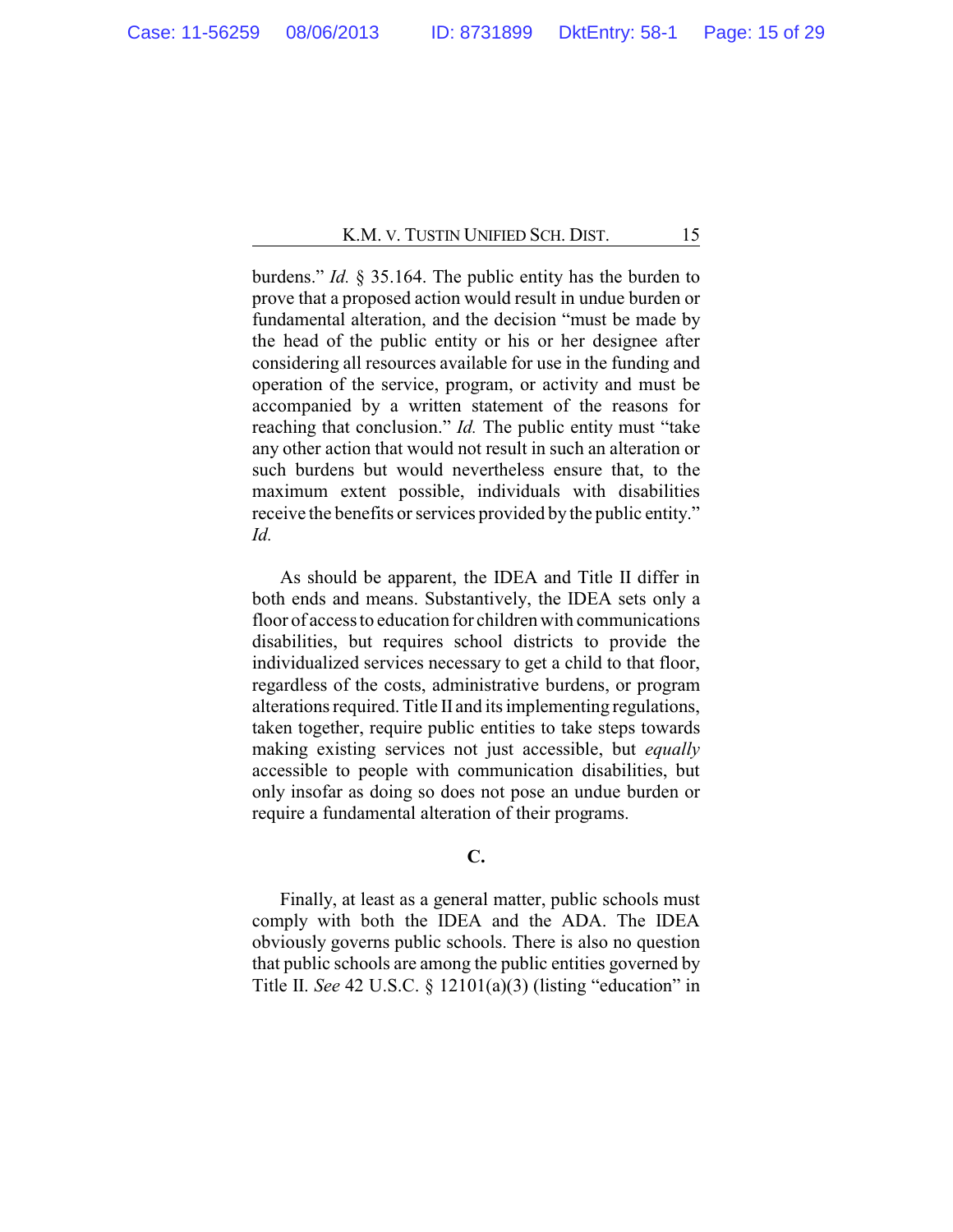the ADA congressional findings section as one of "critical areas" in which disability discrimination exists); *Tennessee v. Lane*, 541 U.S. 509, 525 (2004) (listing "public education" among the sites of discrimination that Congress intended to reach with Title II).

Moreover, Congress has specifically and clearly provided that the IDEA coexists with the ADA and other federal statutes, rather than swallowing the others. *See Payne v. Peninsula Sch. Dist.*, 653 F.3d 863, 872 (9th Cir. 2011) (en banc). After the Supreme Court interpreted an earlier version of the IDEA to provide the "exclusive avenue" for pursuing "an equal protection claim to a publicly financed special education," *Smith v. Robinson*, 468 U.S. 992, 1009 (1984), Congress enacted legislation to overturn that ruling. An amendment to the IDEA, enacted in 1986, clarified that the IDEA does not foreclose any additional constitutional or federal statutory claims that children with disabilities may have, so long as they first exhaust their IDEA claims through the IDEA administrative process. *See* Pub. L. 99-372, 100 Stat. 796 (1986); *see also Mark H. v. Lemahieu*, 513 F.3d 922, 934 (9th Cir. 2008). In its current version, the IDEA non-exclusivity provision reads:

> Nothing in this chapter shall be construed to restrict or limit the rights, procedures, and remedies available under the Constitution, the Americans with Disabilities Act of 1990 [42 U.S.C. § 12101 *et seq*.], title V of the Rehabilitation Act of 1973 [29 U.S.C. § 791 *et seq*.], or other Federal laws protecting the rights of children with disabilities, except that before the filing of a civil action under such laws seeking relief that is also available under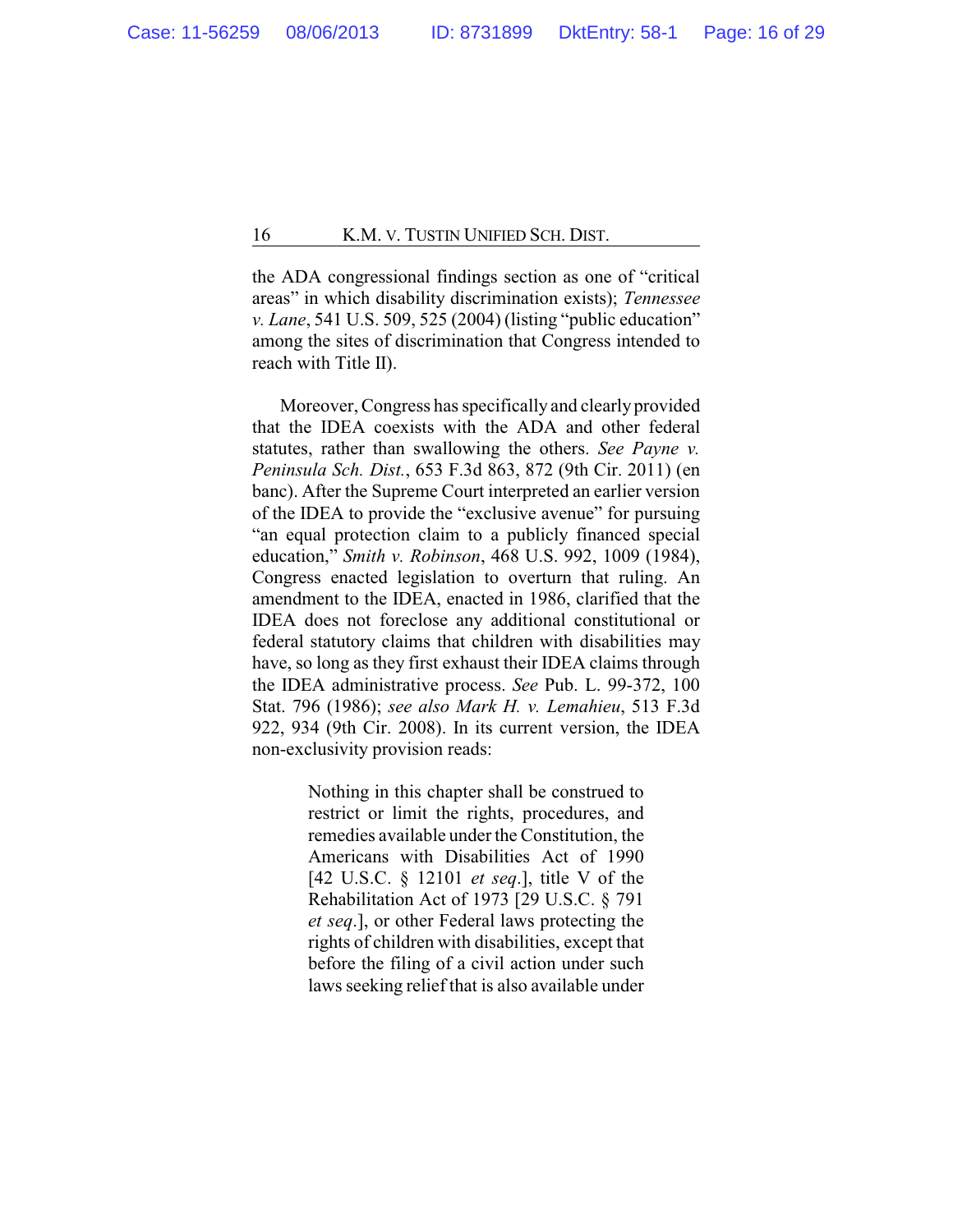this subchapter, the procedures under subsections (f) and (g) shall be exhausted to the same extent as would be required had the action been brought under this subchapter.

20 U.S.C. § 1415(l) (alterations in original).

## **D.**

It is against this statutory background that we shall consider how the IDEA and Title II interact with respect to school districts' obligations to IDEA-eligible students, like K.M. and D.H., who are deaf or hard-of-hearing. First, however, we must clarify one way in which the statutes do not interact.

In the district court's analysis in *K.M.*, relied upon by the district court in *D.H.*, the plaintiffs' ADA claims were tethered to their IDEA claims through the connective thread of a third federal statute, Section 504 of the Rehabilitation Act. Section 504 bars the exclusion of individuals with disabilities from any program or activity receiving federal funds. *See* 29 U.S.C. § 794(a). The district court in *K.M.* reasoned that "the fact that K.M. has failed to show a deprivation of a FAPE under IDEA . . . dooms her claim under Section 504, and, *accordingly*, her ADA claim" (emphasis added). Similarly, the district court in *D.H.* reasoned that "a plaintiff's failure to show a deprivation of a FAPE under the IDEA dooms a claim under [Section] 504, and, *accordingly*, under the ADA" (emphasis added).

The district courts arrived at this reasoning by combining two lines of our case law. In the first line of cases, we have identified a partial overlap between the statutory FAPE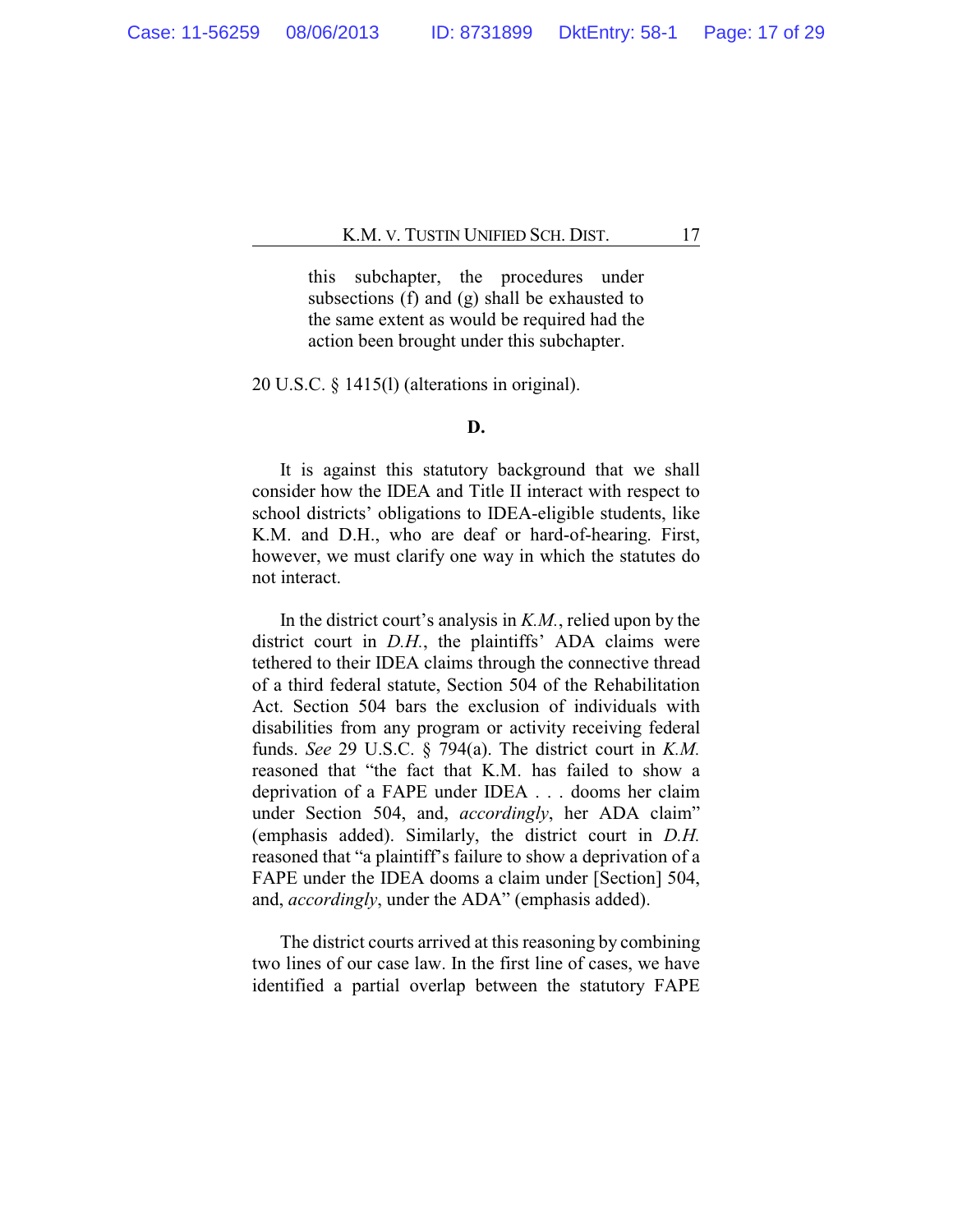provision under the IDEA and a similar provision within the Section 504 regulations promulgated by the Department of Education, requiring schools receiving federal funds to provide "a free appropriate public education to each qualified handicapped person who is in the recipient's jurisdiction." 34 C.F.R. § 104.33(a). Although both the IDEA and the Section 504 regulation use the locution "free appropriate public education," or "FAPE," we have concluded that the two FAPE requirements are "overlapping but different." *See Mark H.*, 513 F.3d at 925, 933.**<sup>3</sup>** At the same time, we have noted that, as provided by the Section 504 FAPE regulation, "adopting a valid IDEA IEP is sufficient but not necessary to satisfy the [Section] 504 FAPE requirements." *Id.* at 933 (citing 34 C.F.R. § 104.33(b)(2)); *see also A.M. v. Monrovia Unified Sch. Dist.*, 627 F.3d 773, 782 (9th Cir. 2010).

In the second line of cases, we have discussed the close relationship between Section 504 and Title II of the ADA. Congress used the earlier-enacted Section 504 as a model when drafting Title II. *See Duvall v. Cnty. of Kitsap*, 260 F.3d 1124, 1135 (9th Cir. 2001). We have observed on occasion that "there is no significant difference in the analysis of rights and obligations created by the two Acts." *Vinson v. Thomas*, 288 F.3d 1145, 1152 n.7 (9th Cir. 2002).

Combining these two lines of cases, the district courts reasoned that (1) a valid IDEA IEP satisfies the Section 504 FAPE regulation; (2) Section 504 and Title II are

**<sup>3</sup>** Most importantly, the Section 504 regulations define FAPE "to require a comparison between the manner in which the needs of disabled and non-disabled children are met, and focus[] on the 'design' of a child's educational program," while the IDEA definition of FAPE does not require a comparative analysis. *Id.* at 933.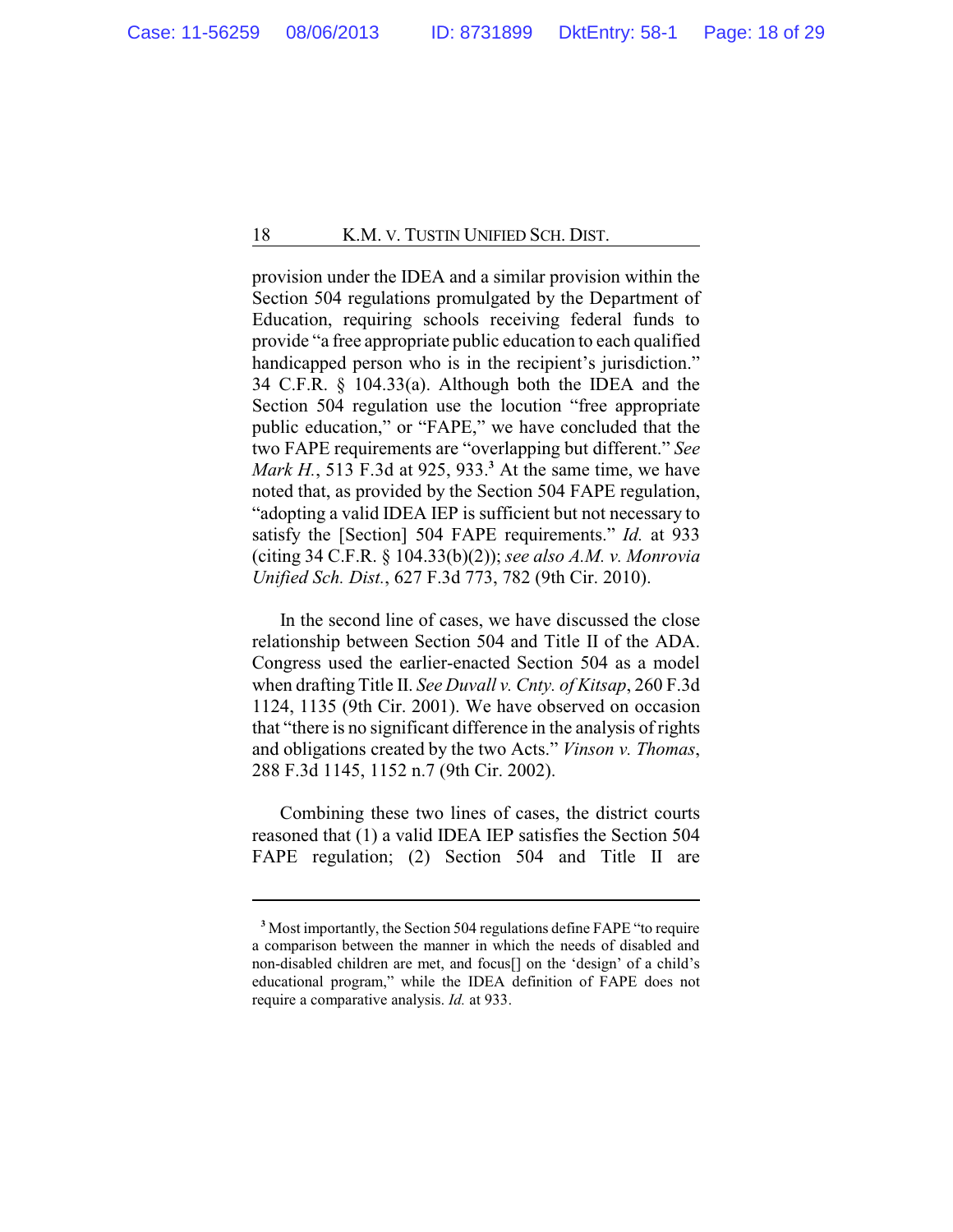substantially similar statutes; (3) therefore, a valid IDEA IEP also satisfies Title II. This syllogism overstates the connections both between the IDEA and Section 504, and between Section 504 and Title II.

First, we have never held that compliance with the IDEA dooms *all* Section 504 claims. In *Mark H.*, we held only that "adopting a valid IDEA IEP is sufficient . . . to satisfy the [Section] 504 *FAPE requirements*." 513 F.3d at 925 (emphasis added) (citing  $34$  C.F.R. §  $104.33(b)(2)$ ). We so held because the Section 504 FAPE regulation itself provides that provision of a FAPE under the IDEA "is one means of meeting *the standard established in paragraph (b)(1)(i)* of this section," 34 C.F.R. § 104.33(b)(2) (emphasis added), i.e., the Section 504 FAPE standard. Because a school district's provision of a FAPE under the IDEA meets Section 504 FAPE requirements, a claim predicated on finding a violation of the Section 504 FAPE standard will fail if the IDEA FAPE requirement has been met. Section 504 claims predicated on other theories of liability under that statute and its implementing regulations, however, are not precluded by a determination that the student has been provided an IDEA FAPE.

Second, the connection between Title II and Section 504 is nuanced. Although the general anti-discrimination mandates in the two statutes are worded similarly, there are material differences between the statutes as a whole. First, their jurisdictions, while overlapping, are not coextensive: Section 504 governs all entities receiving federal funds (public or private), while Title II governs all public entities (federally funded or not). *Compare* 29 U.S.C. § 794 *with* 42 U.S.C. § 12132. Second, Title II's prohibition of discrimination or denial of benefits "by reason of" disability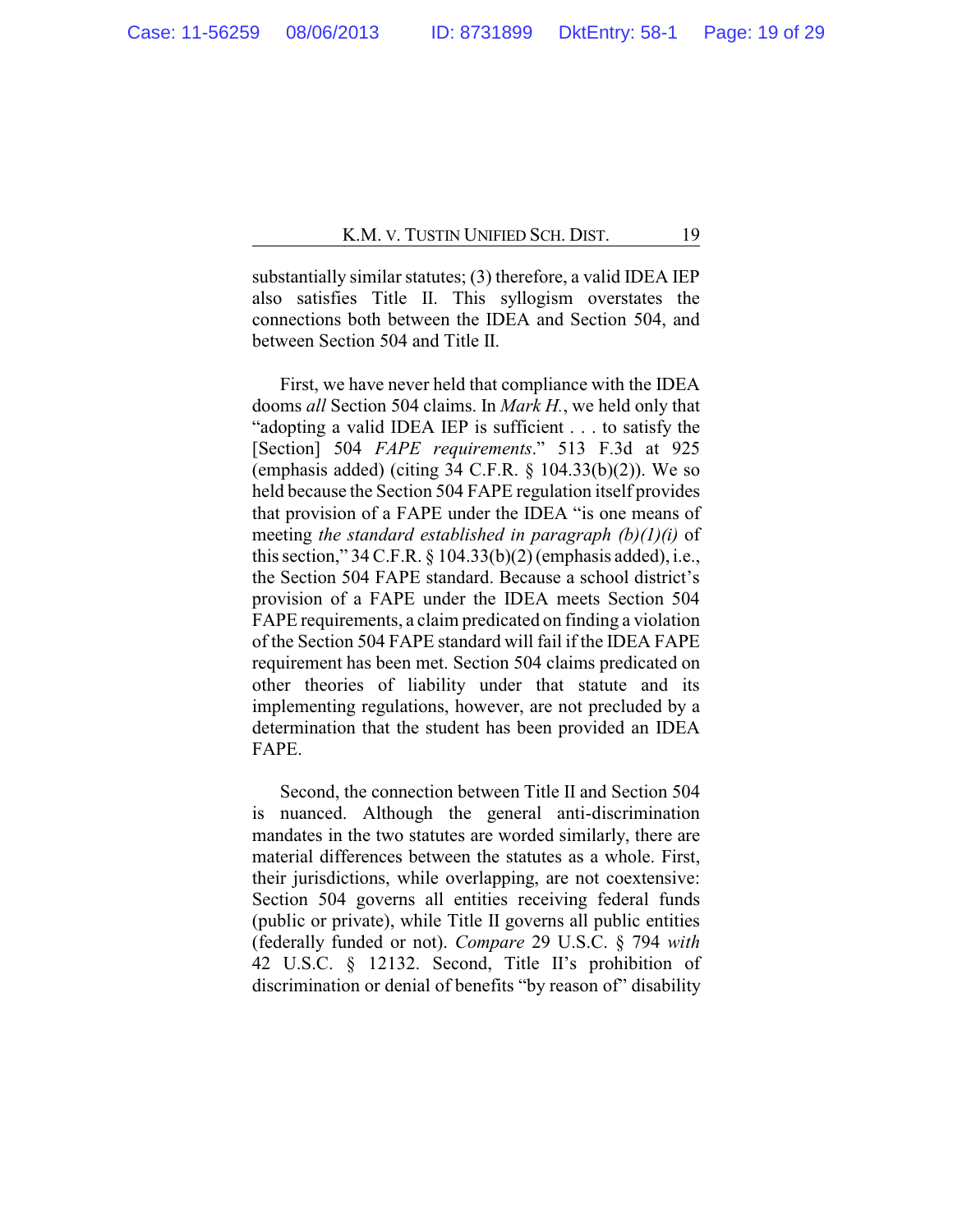"establishes a 'motivating factor' causal standard for liability when there are two or more possible reasons for the challenged decision and at least one of them may be legitimate." *Martin v. Cal. Dep't of Veterans Affairs*, 560 F.3d 1042, 1048–49 (9th Cir. 2009). In other words, "if the evidence could support a finding that there is more than one reason for an allegedly discriminatory decision, a plaintiff need show only that discrimination on the basis of disability was a 'motivating factor' for the decision." *Id.* By contrast, "[t]he causal standard for the Rehabilitation Act is even stricter," *id.*, requiring a plaintiff to show a denial of services "solely by reason of" disability. 29 U.S.C. § 794(a).

Congress has also delegated regulatory responsibility differently under the two statutes. Section 504 mandates generally that the head of each executive agency must promulgate its own regulations "as may be necessary" to implement Section 504's nondiscrimination mandate with respect to that agency's programs. *See* 29 U.S.C. § 794(a). Thus, for example, the Department of Education promulgates regulations implementing Section 504 with respect to federallyfunded education programs. *See generally* 34 C.F.R. part 104. For Title II, Congress made a more specific, and centralized, delegation, confiding regulatoryauthoritywholly in the Justice Department. *See* 42 U.S.C. § 12134(a).

Congress also mandated that the federal regulations implementing Title II be consistent with certain, but not all, of the regulations enforcing Section 504. *See id.* § 12134(b). Specifically, Congress mandated that the Title II regulations as to all topics "[e]xcept for 'program accessibility, existing facilities,' and 'communications'" be consistent with the Section 504 regulations codified at 28 C.F.R. part 41, and that the Title II regulations as to "'program accessibility, existing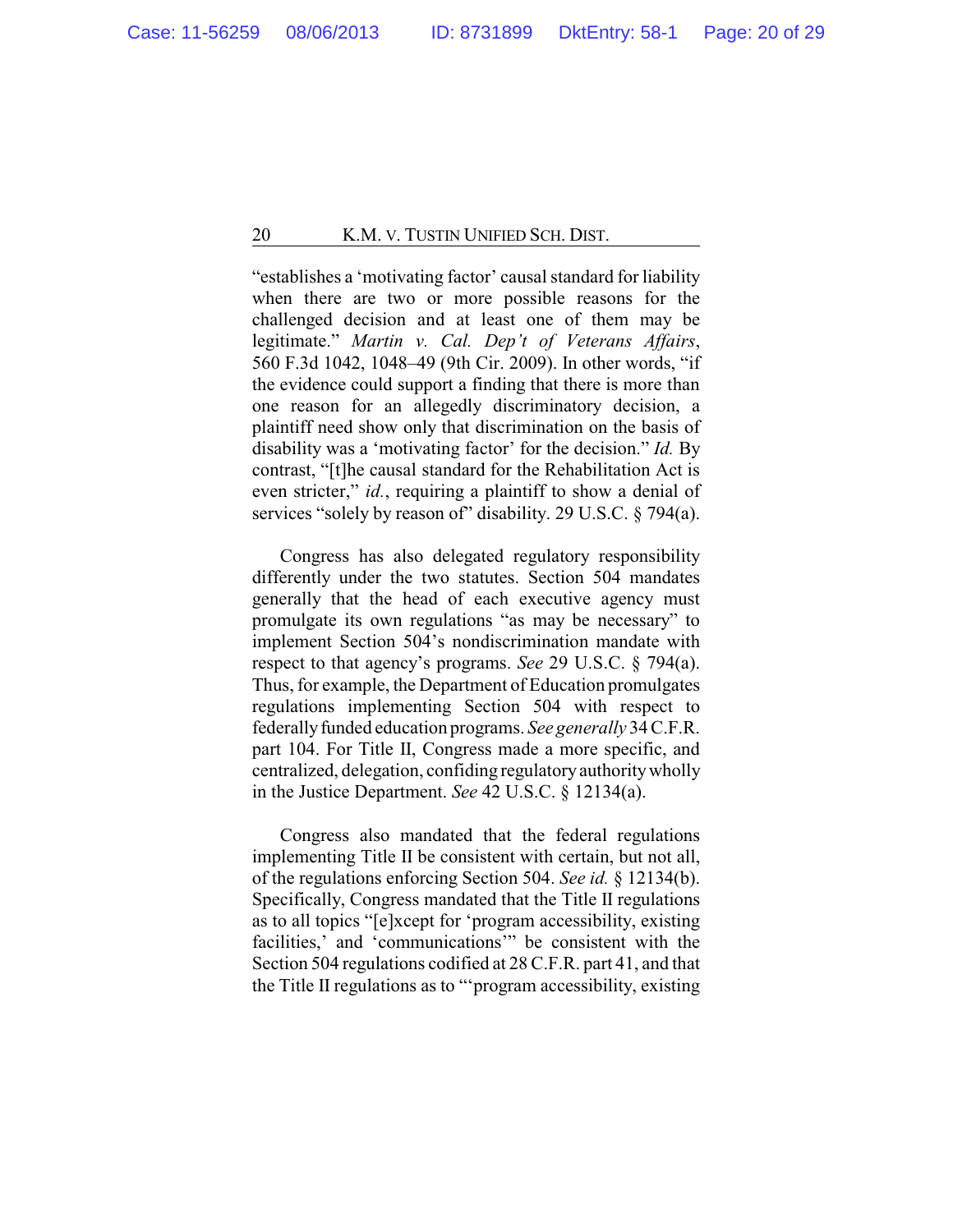facilities,' and 'communications'" be consistent with the Section 504 regulations codified at 28 C.F.R. part 39. *Id.* Congress did not, however, mandate that Title II regulations be consistent with the Section 504 *FAPE* regulation, which is codified at 34 C.F.R. part 104.

Neither K.M. nor D.H.'s theory of Title II liability is predicated on a denial of FAPE under any definition of that term; indeed, Title II does not impose anyFAPE requirement. Rather, both K.M. and D.H. ground their claims in the Title II effective communications regulation, which they argue establishes independent obligations on the part of public schools to students who are deaf or hard-of-hearing. Insofar as the Title II effective communications regulation has a Section 504 analog, it is not the Section 504 FAPE regulation at 34 C.F.R. § 104.33 we construed in the *Mark H.* line of cases. Rather, it is the Section 504 communications regulation at 28 C.F.R. § 39.160, as that is the regulation with which Congress has specified that Title II communications regulations must be consistent. *See* 42 U.S.C. § 12134(b).

## **II. The IDEA and ADA Communications Provisions**

## **A.**

The question whether a school meets the ADA's requirements for accommodating deaf or hard-of-hearing students as long as it provides a FAPE for such students in accord with the IDEA is therefore one that cannot be answered through any general principles concerning the overall relationship between the two statutes. Instead, we must address the question by comparing the *particular* provisions of the ADA and the IDEA covering students who are deaf or hard-of-hearing, as well as the implementing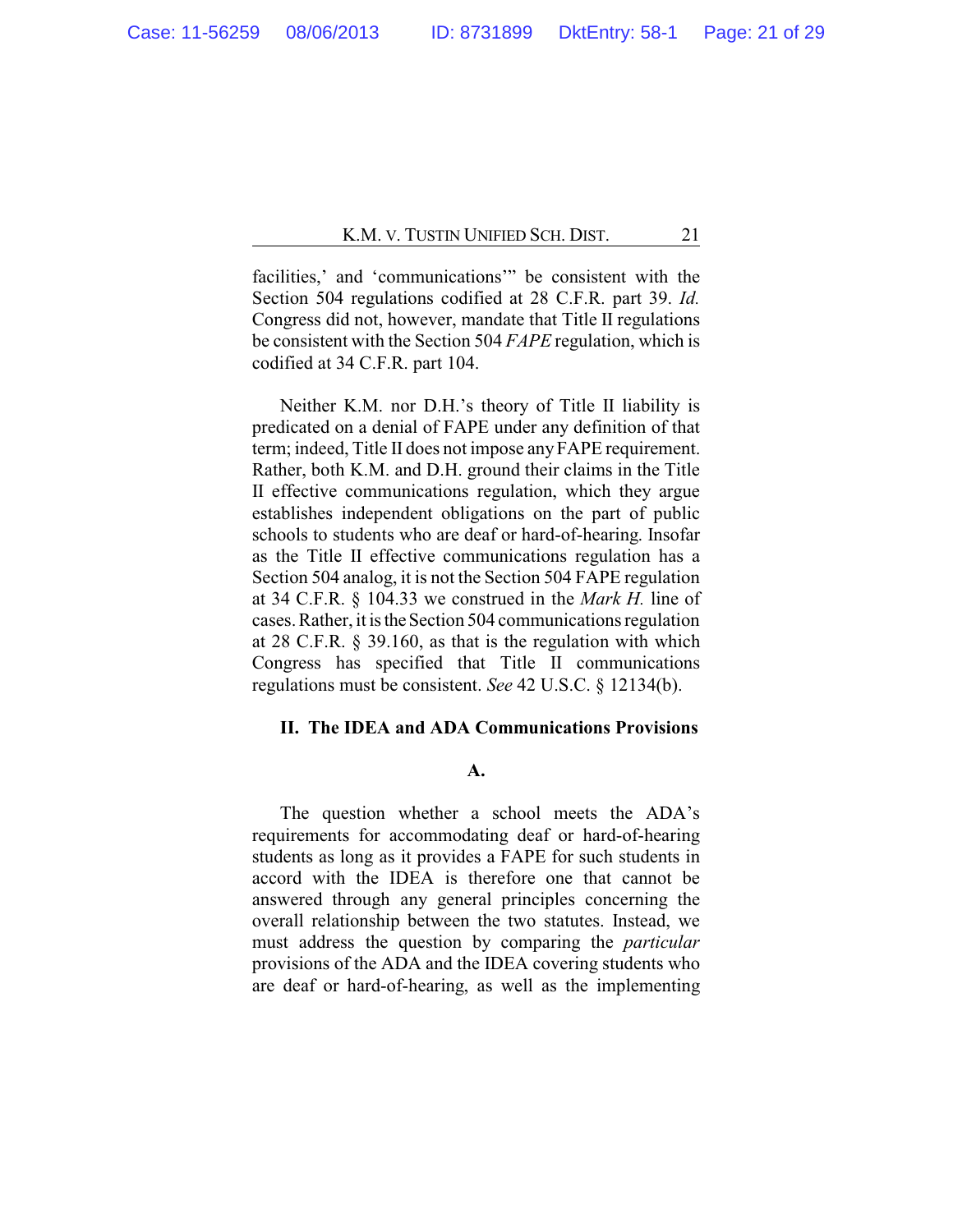regulations for those provisions. If the ADA requirements are sufficiently different from, and in some relevant respect more stringent than, those imposed by the IDEA, then compliance with the IDEA FAPE requirement would not preclude an ADA claim. Because we have no cases addressing the parallelism between the IDEA and either the Title II effective communications regulation or its analogous Section 504 regulation, we must construe the relevant statutes and regulations as a question of first impression.

In doing so, "[w]e afford . . . considerable respect" to the DOJ's interpretation of the ADA effective communication regulation, as expressed in its amicus brief to this court. *M.R. v. Dreyfus*, 697 F.3d 706, 735 (9th Cir. 2011). "An agency's interpretation of its own regulation is 'controlling unless plainly erroneous or inconsistent with the regulation.'" *Id.* (quoting *Auer*, 519 U.S. at 461) (other citations omitted).**<sup>4</sup>** Applying that standard, we conclude from our comparison of the relevant statutory and regulatory texts that the IDEA FAPE requirement and the Title II communication requirements are significantly different. The result is that in some situations, but not others, schools may be required under the ADA to provide services to deaf or hard-of-hearing students that are different than the services required by the IDEA.

**<sup>4</sup>** *Auer* deference does not apply where the regulation at issue "does little more than restate the terms of the statute itself." *Gonzales v. Oregon*, 546 U.S. 243, 257 (2006). That exception is inapplicable here, where, as in *Auer*, the regulation does not parrot the statute but rather "[gives] specificity to a statutory scheme the [DOJ] was charged with enforcing." *Id.* at 256 (construing *Auer*).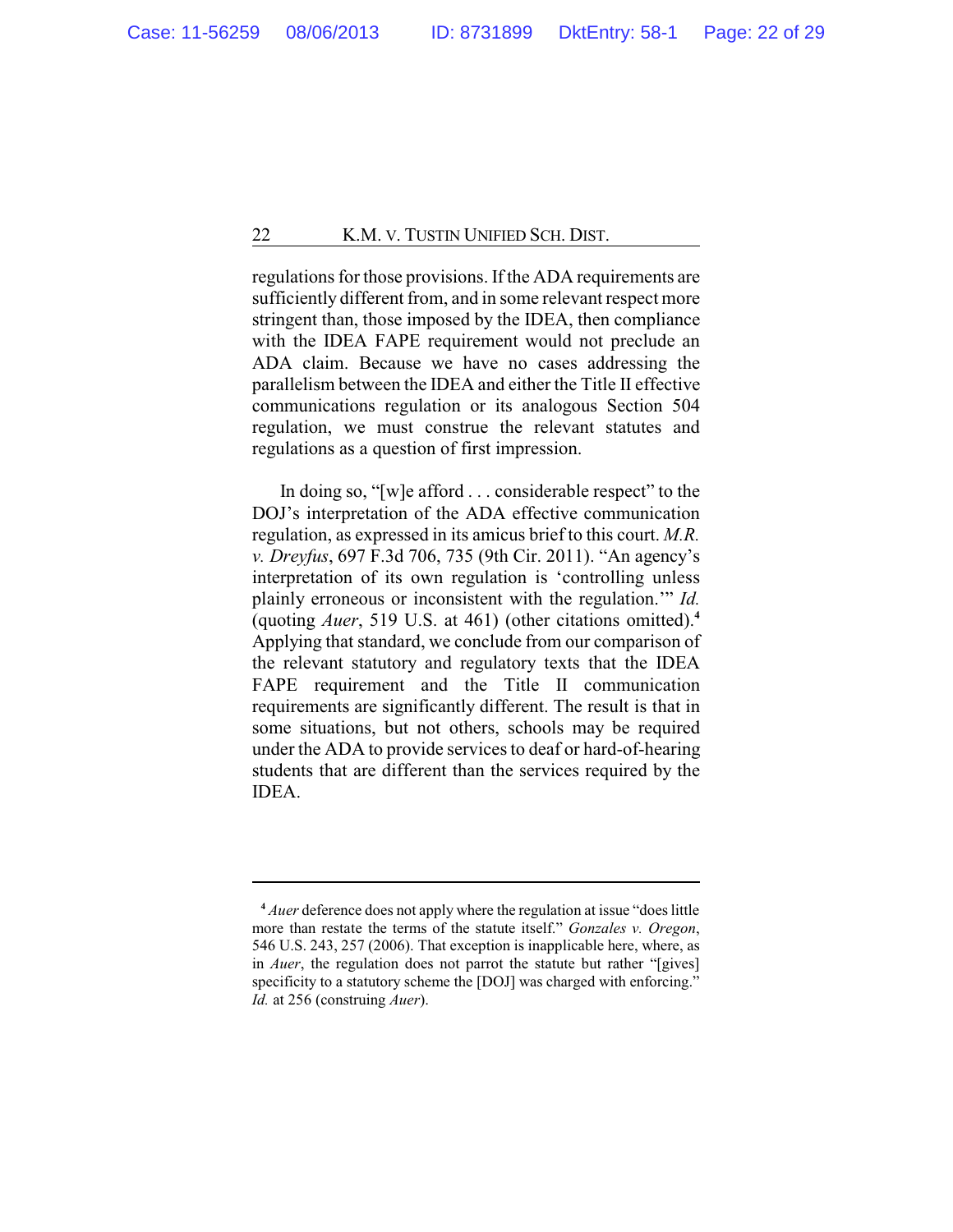*First*, the factors that the public entity must consider in deciding what accommodations to provide deaf or hard-ofhearing children are different. The key variables in the IDEA framework are the child's "needs" and "opportunities." When developing a deaf or hard-of-hearing child's IEP for IDEA purposes, the IEP team is required to consider, among other factors, "the child's language and communication *needs*," "*opportunities* for direct communications with peers and professional personnel in the child's language and communicationmode," and "whether the child *needs* assistive technology devices and services." 20 U.S.C.  $§ 1414(d)(3)(B)(iv)&(v)$  (emphases added). Under the ADA effective communications regulation, a public entity is also required to "furnish appropriate auxiliary aids and services *where necessary*." 28 C.F.R. § 35.160(b)(1) (emphasis added). But the ADA adds another variable: In determining how it will meet the child's needs, the ADA regulations require that the public entity "give primary consideration to the *requests* of the individual with disabilities." *Id.* § 35.160(b)(2) (emphasis added).**<sup>5</sup>** That provision has no direct counterpart in the IDEA. Although the IDEA requires schools to consult with parents and to include the child in IEP meetings "whenever appropriate," 20 U.S.C. § 1414(d)(1)(B)(vii), it does not require that parental or child requests be assigned "primary" weight. *Cf. Bradley ex rel. Bradley v. Ark. Dep't of Ed.*, 443 F.3d 965, 975 (8th Cir. 2006) ("[T]he IDEA does not require that parental preferences be implemented, so long as the IEP is reasonably calculated to provide some educational benefit.").

**<sup>5</sup>** Where the individual is a minor, as will generally be the case in the schools context, we assume that such requests would ordinarily be made via the parent. We do not decide whether the child's preferences might trump the parent's in a situation in which they disagreed.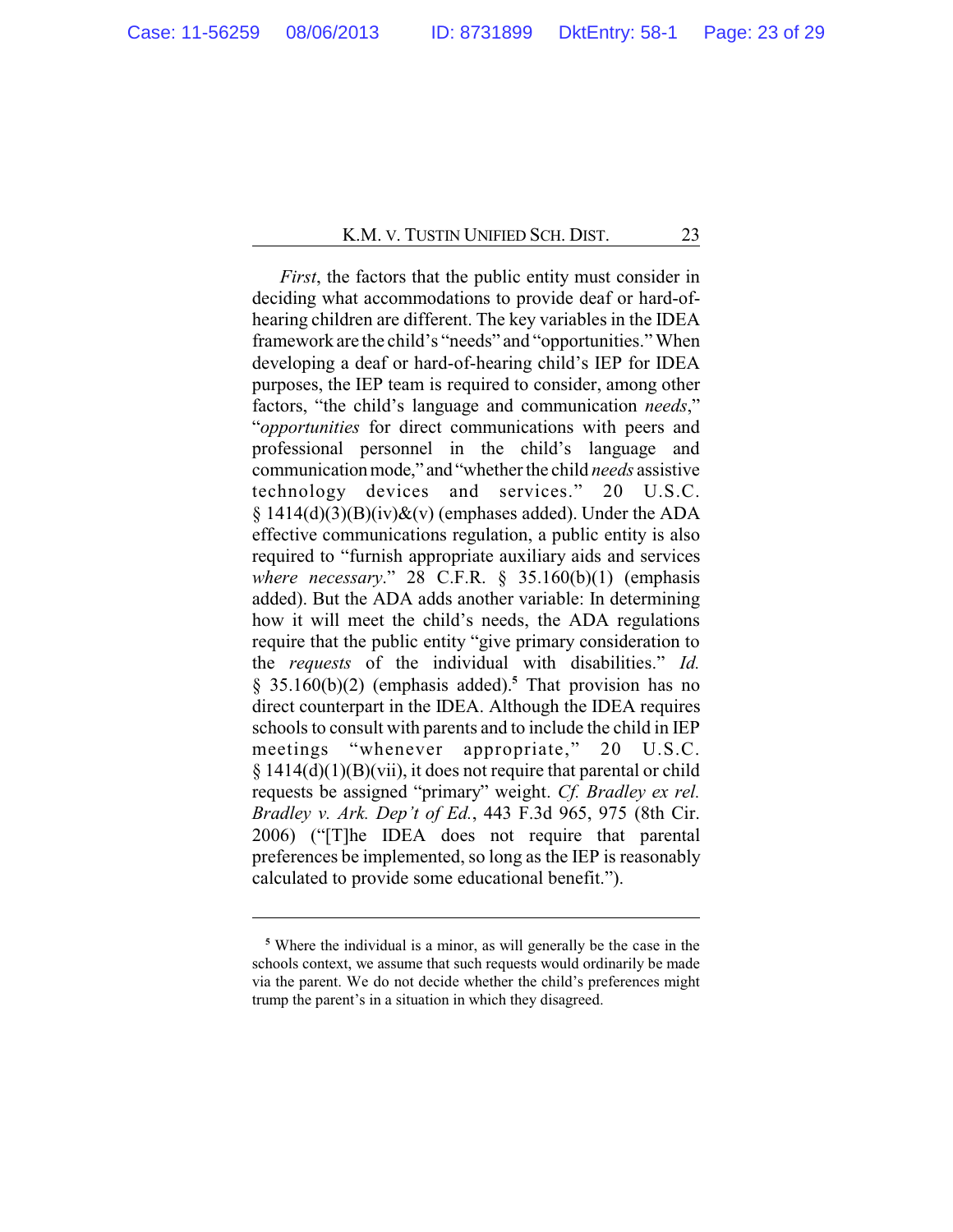*Second*, Title II provides the public entity with defenses unavailable under the IDEA. Specifically, Title II "does not require a public entity to take any action that it can demonstrate would result in a fundamental alteration in the nature of a service, program, or activity or in undue financial and administrative burdens." 28 C.F.R. § 35.164. In particular, as the DOJ explained in its amicus brief to this court, the ADA effective communication obligation "is limited to the provision of services for *existing programs*; the ADA does not require a school to provide new programs or new curricula" (emphasis in original). The IDEA does not provide schools with any analog to Title II's fundamental alteration and undue burden defenses.

*Third*, the specific regulation at issue here, the Title II effective communications regulation, requires public schools to communicate "as effective[ly]" with disabled students as with other students, and to provide disabled students the "auxiliary aids . . . necessary to afford . . . an *equal opportunity* to participate in, and enjoy the benefits of," the school program. 28 C.F.R. §§ 35.160(a)(1) & (b)(1) (emphasis added). That requirement is not relevant to IDEA claims, as the IDEA does not require schools to "provide 'equal' educational opportunities" to all students. *Rowley*, 458 U.S. at 198.

Given these differences between the two statutes, we are unable to articulate any unified theory for how they will interact in particular cases. Precisely because we are unable to do so, we must reject the argument that the success or failure of a student's IDEA claim dictates, as a matter of law, the success or failure of her Title II claim. As a result, courts evaluating claims under the IDEA and Title II must analyze each claim separately under the relevant statutory and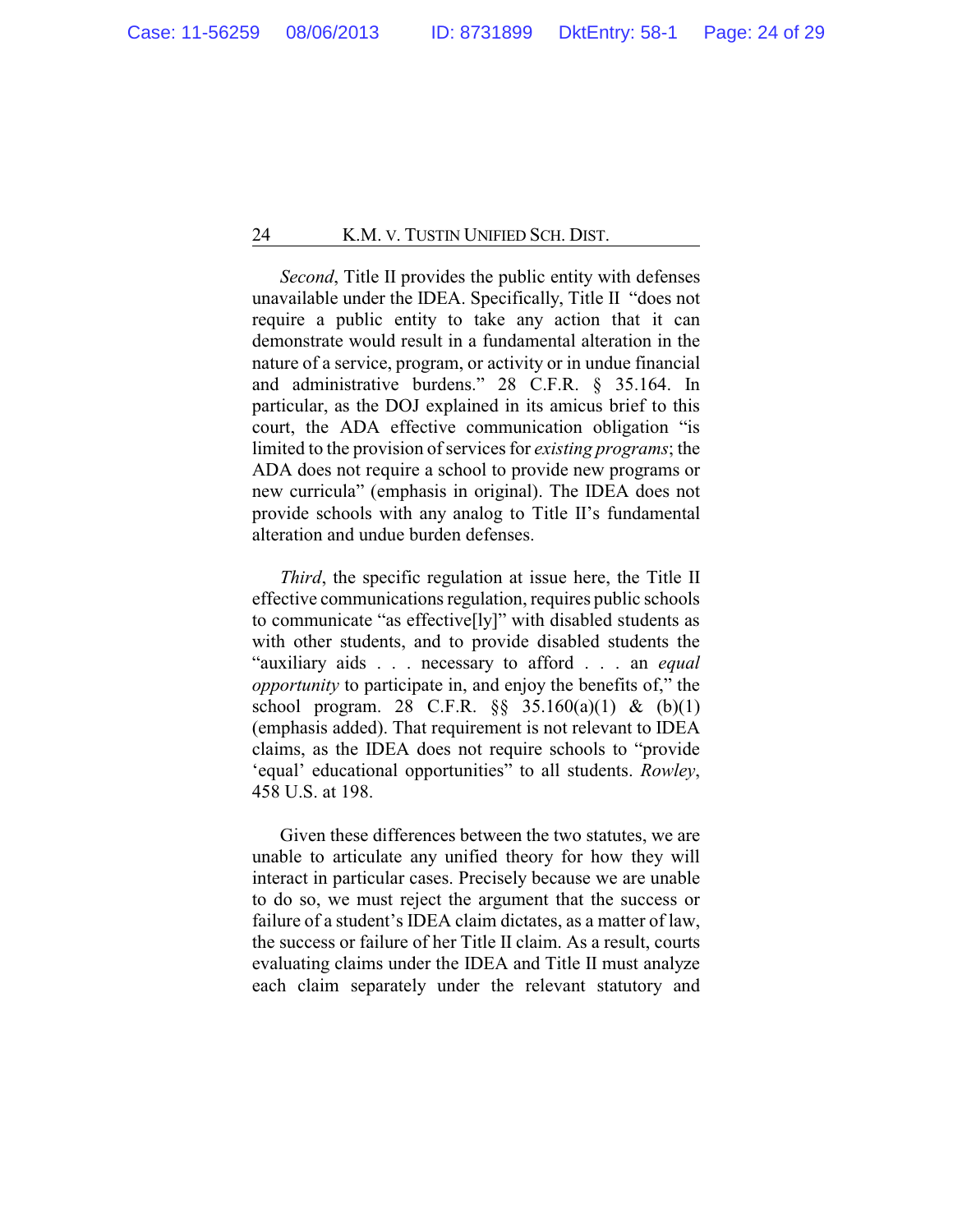regulatory framework. We note, however, that nothing in our holding should be understood to bar district courts from applying ordinary principles of issue and claim preclusion in cases raising both IDEA and Title II claims where the IDEA administrative appeals process has functionally adjudicated some or all questions relevant to a Title II claim in a way that precludes relitigation. *Cf. Pace v. Bogalusa City Sch. Bd.*, 403 F.3d 272, 290–97 (5th Cir. 2005) (en banc) (holding that ADA and Section 504 claims were issue-precluded by failure of IDEA claims based on identical accessibility guidelines); *Indep. Sch. Dist. No. 283 v. S.D.*, 88 F.3d 556, 562 (8th Cir. 1996) (when IDEA claims are exhausted through the administrative process, "principles of issue and claim preclusion may properly be applied to short-circuit redundant claims under other laws").

## **B.**

Both school districts make one final argument that requires a brief response. They argue that, even if analyzed independently under Title II, K.M. and D.H.'s claims must fail because ADA liability requires plaintiffs to show that they were denied "meaningful access" to school services, programs, or activities, and that they cannot make this showing. The phrase "meaningful access" derives not from the text of the ADA or its implementing regulations, but from the Supreme Court's opinion in *Alexander v. Choate*, 469 U.S. 287 (1985).

*Choate* involved a class-action lawsuit brought by individuals with disabilities who argued that cost-saving measures to Tennessee's Medicaid program would disproportionately affect them and therefore amounted to impermissible discrimination under Section 504. *Id.* at 289.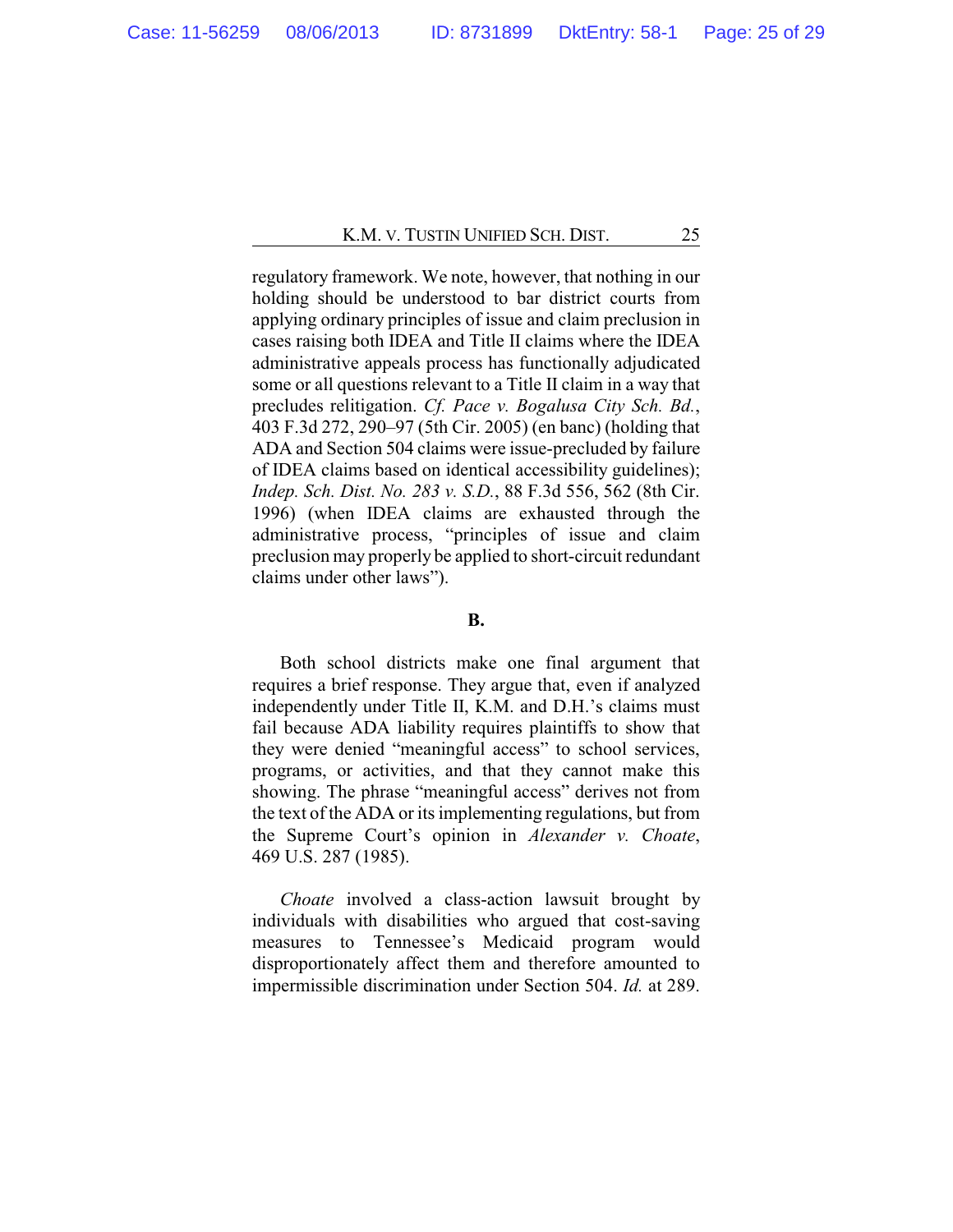Rejecting both the contention that Section 504 reaches only purposeful discrimination and "the boundless notion that all disparate-impact showings constitute prima facie cases under [Section] 504," the Court construed Section 504 as including a "meaningful access" standard that identified which disparate-impact showings rise to the level of actionable discrimination. *Id.* at 299. In construing Section 504 in this manner, the Court considered and relied on the regulations applicable to Section 504. *Id.* at 304–05 & n.24.

We have relied on *Choate*'s construction of Section 504 in ADA Title II cases, and have held that to challenge a facially neutral government policy on the ground that it has a disparate impact on people with disabilities, the policymust have the effect of denying meaningful access to public services. *See Crowder v. Kitagawa*, 81 F.3d 1480, 1484 (9th Cir. 1996). As in *Choate*, in considering Title II's "meaningful access" requirement, we are guided by the relevant regulations interpretingTitle II. *See Duvall*, 260 F.3d at 1136; *accord Chisolm v. McManimon*, 275 F.3d 315, 325–36 (3d Cir. 2001). Consequently, in determiningwhether K.M. and D.H. were denied meaningful access to the school's benefits and services, we are guided by the specific standards of the Title II effective communications regulation.**<sup>6</sup>**

In other words, the "meaningful access" standard incorporates rather than supersedes applicable interpretive regulations, and so does not preclude K.M. and D.H. from

**<sup>6</sup>** Neither school district has argued that the effective communications regulation is an impermissible application of Title II, including its meaningful access standard. Our court has applied the regulation before. *E.g. Duvall*, 260 F.3d 1124. As no party has challenged it, we do not address the regulation's validity.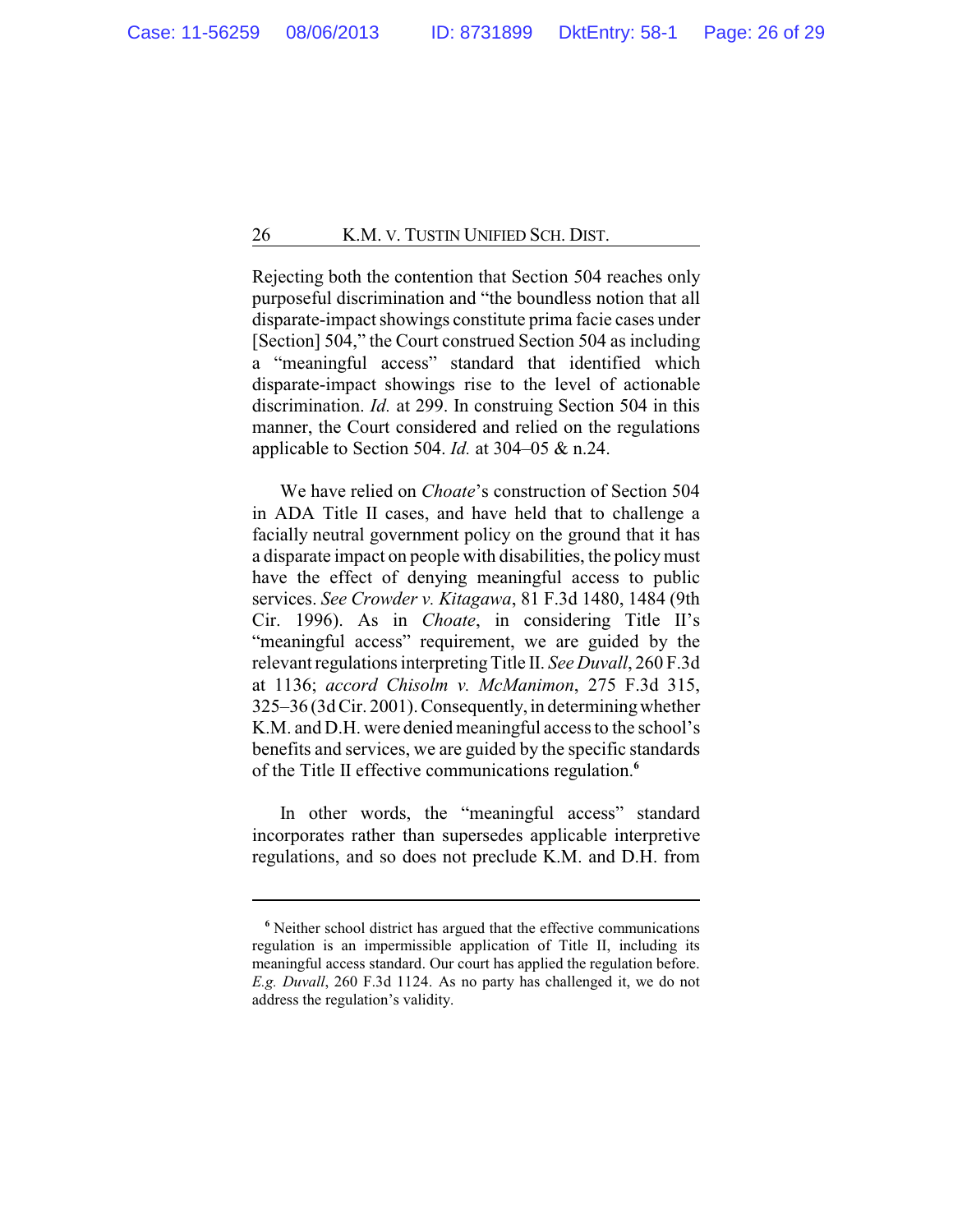litigating their claims under those regulations. The school districts' suggestion to the contrary therefore fails.

## **III. Application to This Case**

Finally, we return to the specifics of the cases before us in this appeal. Here, in both cases, the district court held that the plaintiff's Title II claim was foreclosed as a matter of law by the failure of her IDEA claim. For the reasons explained above, the district courts legally erred in granting summary judgment on that basis. The failure of an IDEA claim does not automatically foreclose a Title II claim grounded in the Title II effective communications regulation.

Although we could review the record to determine whether there are alternate legal or factual grounds on which to affirm summary judgment, *see Video Software Dealers Ass'n v. Schwarzenegger*, 556 F.3d 950, 956 (9th Cir. 2009), we are not bound to do so, *see Badea v. Cox*, 931 F.2d 573, 575 n.2 (9th Cir. 1991). In *Mark H.*, for example, we reversed a grant of summary judgment where the parties and the district court had misunderstood the interaction between two federal statutes, and remanded for further proceedings consistent with the relationship between those statutes as newly clarified by our opinion. *Mark H.*, 513 F.3d at 925, 939–40.

Here too, prudence counsels in favor of returning these cases to the district court for further proceedings. Having granted summary judgment on legal grounds, neither district court considered whether there was a genuine issue of material fact as to the school districts' compliance with Title II. Moreover, the school districts have litigated these cases thus far from the position that the plaintiffs' IDEA and Title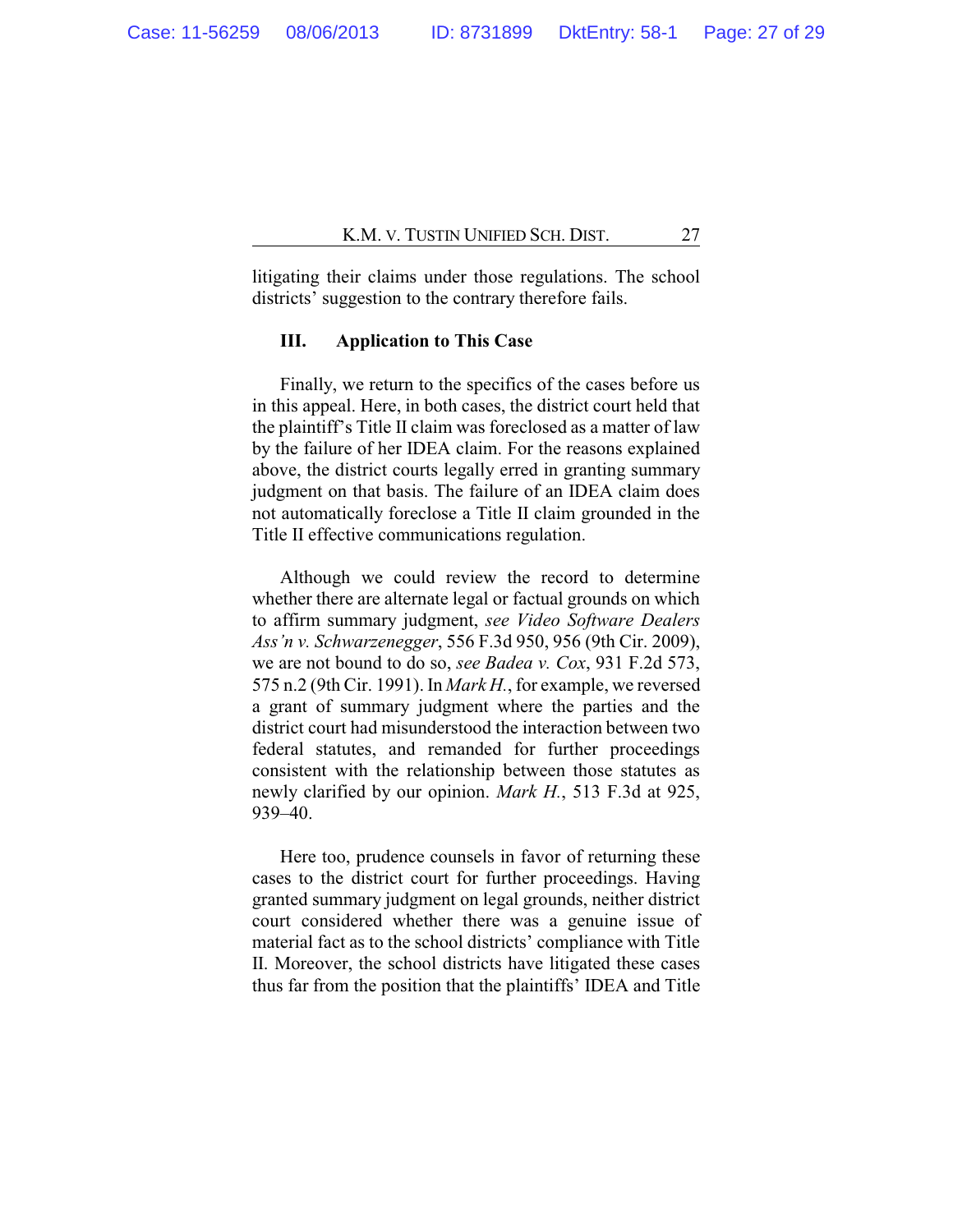II claims were coextensive.**<sup>7</sup>** Now that we have clarified that the school districts' position is not correct, we expect that the parties may wish to further develop the factual record and, if necessary, revise their legal positions to address the specifics of a Title II as opposed to an IDEA claim.

To give the district courts an opportunity to consider the merits of K.M. and D.H.'s Title II claims in the first instance, we reverse the grants of summary judgment on the ADA claims in both cases and on the Unruh Act claim in *K.M. v. Tustin*, and remand for further proceedings consistent with this opinion, without prejudice to whether the school districts may renew their motions for summary judgment on other grounds.**<sup>8</sup>**

## **CONCLUSION**

For the foregoing reasons, we **REVERSE** the grants of summary judgment on the ADA claims in both cases and on

**<sup>7</sup>** Although they made Title II-specific arguments in the alternative, the IDEA claims were clearly the focus of their litigation efforts. Their Title II defenses relied on arguments more properly related to the plaintiffs' IDEA claims, such as whether the plaintiffs had been provided with a FAPE.

**<sup>8</sup>** The Third Circuit has observed in a somewhat similar Title II communications case that, "[g]enerally, the effectiveness of auxiliary aids and/or services is a question of fact precluding summary judgment." *Chisolm*, 275 F.3d at 327; *see also Duvall*, 260 F.3d at 1136–38. In the education context, Title II communications claims may conceivably be more amenable to summary judgment given the extensive factual record that will often have been developed through IEP meetings and administrative appeals. We do not, at this juncture, express any general opinion on this question.